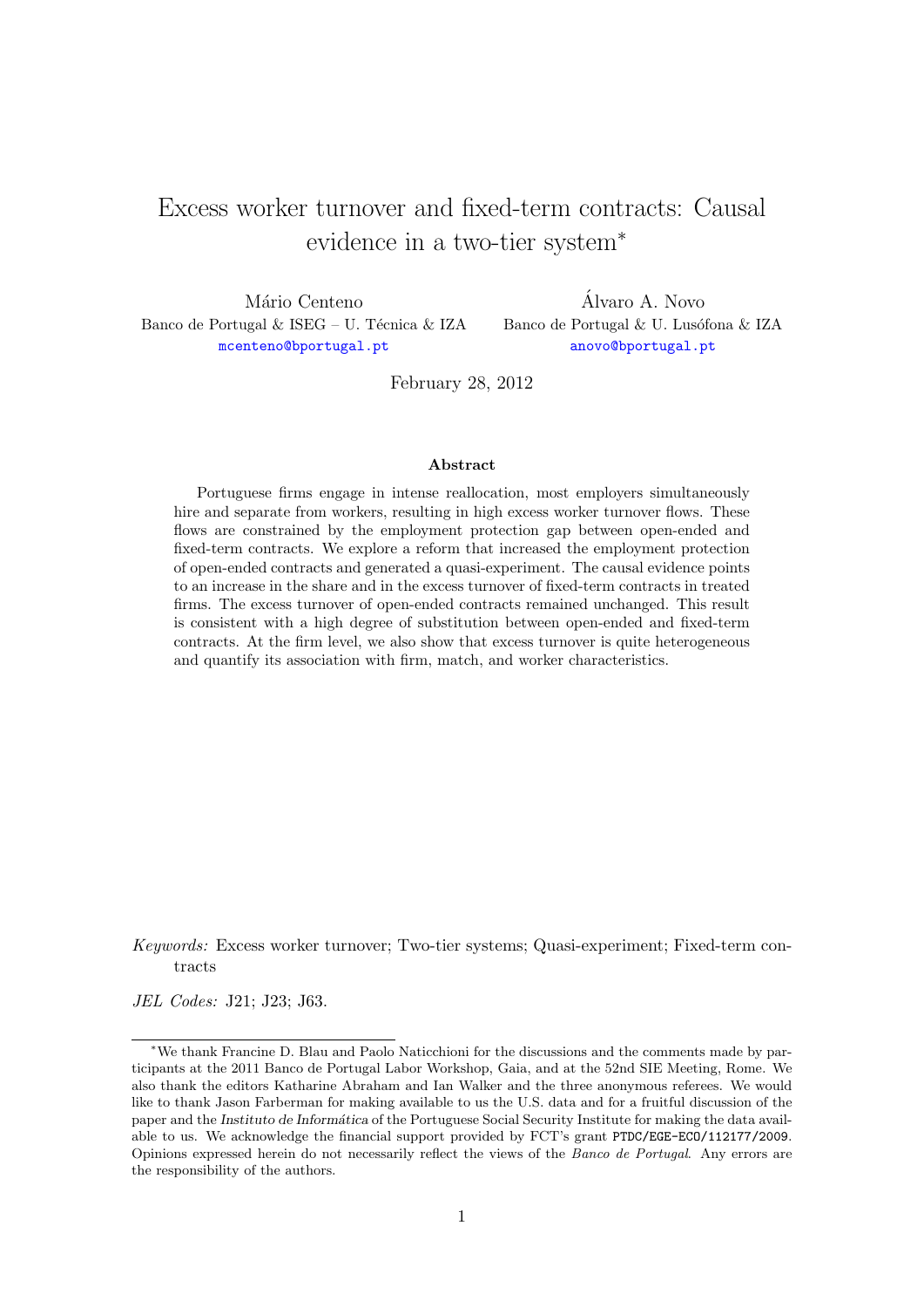## 1 Introduction

The simultaneity of separations and hirings at the firm level generates worker turnover in excess of what would be strictly necessary for a firm to achieve a given employment level. The theoretical basis for the existence of these simultaneous flows in the same firm rests on the existence of shocks (uncertainty) to the allocation of labor broadly defined [\(Jovanovic](#page-19-0) [1979,](#page-19-0) [Davis and Haltiwanger](#page-18-0) [1990,](#page-18-0) [Gibbons and Katz](#page-19-1) [1991\)](#page-19-1).

This paper contributes to the characterization of excess worker turnover at the firm level within a two-tier system, an institutional framework in which protected open-ended contracts coexist with more flexible fixed-term arrangements. In the last decades, twotier reforms characterized the development of labor market regulations in most European countries. Rather than flexing the rules governing open-ended contracts, labor market reforms increased the protection gap between incumbents (on open-ended contracts) and entry jobs (mostly on fixed-term contracts). In 2004, a reform of the Portuguese labor code repeated the same formula. It increased the protection of open-ended employment for firms with 11 to 20 workers, but left it unchanged for all other firms and contracts. We explore this change as a quasi-experiment.

The short nature of fixed-term matches can be associated with worker turnover at the firm level. In [Abowd, Corbel and Kramarz](#page-17-0) [\(1999\)](#page-17-0) and [Boeri](#page-18-1) [\(2010\)](#page-18-1) matching models, fixed-term contracts play an important role in the initial stages of the matching process. The fixed-term contract is interpreted as an investment that, if successful, may be converted into an open-ended contract. These models predict that a larger protection gap between open-ended and fixed-term contracts is associated with a larger share of fixed-term contracts in employment and with a smaller conversion rate of fixed-term to open-ended contracts. This implies that the number of workers hired until a vacancy is filled permanently will be larger, resulting in higher turnover for fixed-term contracts and lower job destruction for open-ended contracts.

We use two administrative matched employee-employer datasets covering all private sector jobs and show that worker flow rates in the Portuguese labor market largely exceed the rates of job creation and destruction. The ratio of the worker hiring and job creation rates equals  $2$  – for every job created in the economy there are two hirings; the same is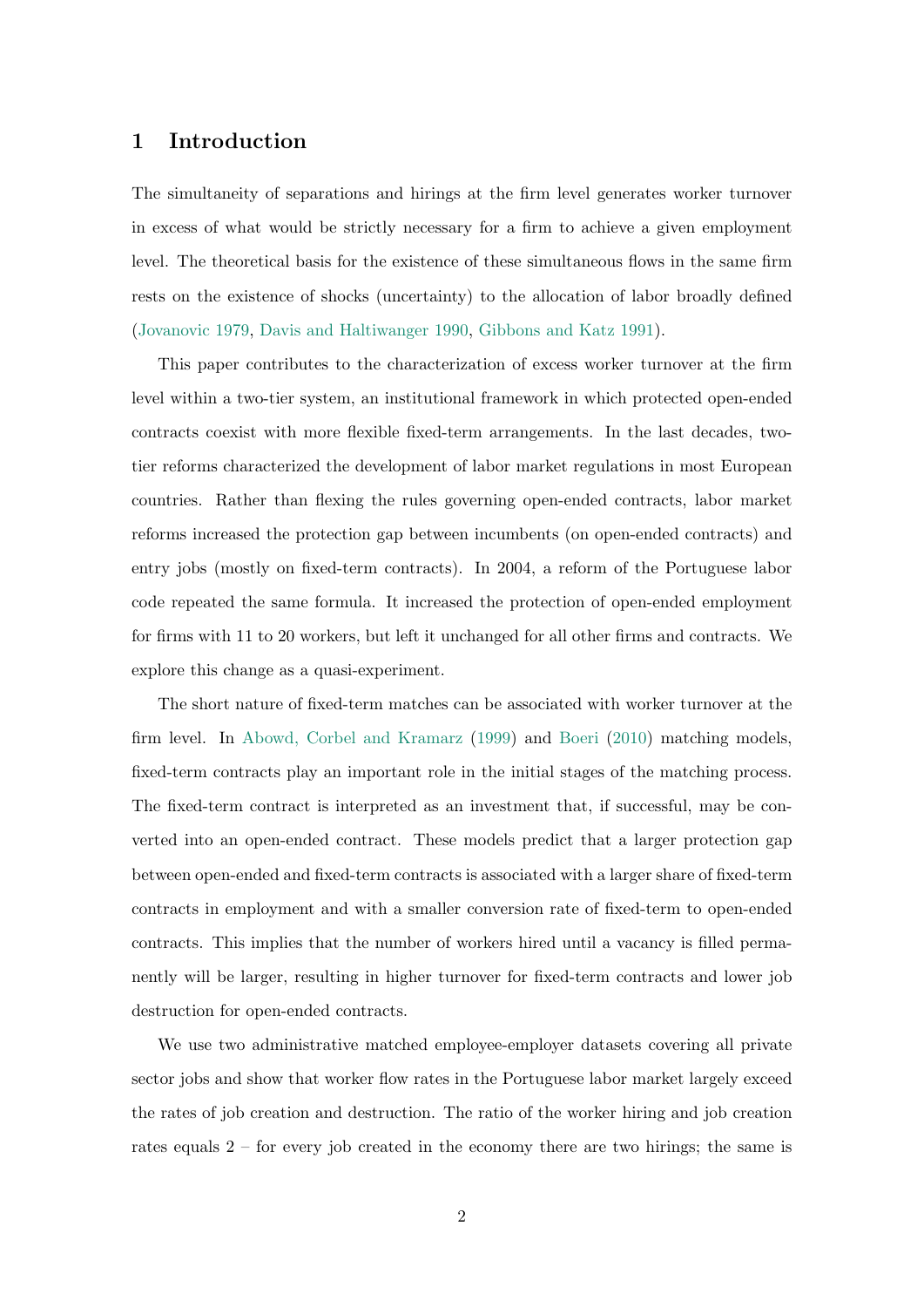true for the ratio between worker separation and job destruction rates. [Davis, Faberman](#page-18-2) [and Haltiwanger](#page-18-2) [\(2006\)](#page-18-2) report similar ratios for the U.S., as does [Bassanini](#page-17-1) [\(2010\)](#page-17-1) for a large number of OECD countries.

But how is this employment variability achieved in Portuguese firms? To answer this question, we resorted to the quasi-experimental setting generated by the 2004 legislative reform. This allowed us to identify causal relationships between the employment protection gap of open-ended and fixed-term contracts and two important labor market indicators: the composition of employment and the level of excess worker turnover. Difference-indifferences estimates indicate that treated firms, with 11 to 20 workers, increased the share of fixed-term contracts (1.6 percentage points), while overall excess worker turnover remained unchanged, relatively to the control firms with 21 to 100 workers. More interestingly in the context of two-tier reforms, we obtained a significant increase in excess turnover of fixed-term contracts in treated firms (1.3 percentage points), whereas excess turnover for open-ended workers remained unchanged. This can be interpreted as a sign of substitutability between open-ended and fixed-term positions in Portuguese firms, a result also found by [Cappellari, Dell'Aringa and Leonardi](#page-18-3) [\(2011\)](#page-18-3) for Italy.

In the spirit of [Burgess, Lane and Stevens](#page-18-4) [\(2001\)](#page-18-4), we also quantified the contribution of worker, firm, and match characteristics to the excess worker turnover at the firm level. The results are consistent with other findings in the literature and, in particular, confirm that fixed-term contracts are positively associated with excess worker turnover. The substitution effect suggested in the quasi-experimental setting was confirmed in this analysis; a larger share of fixed-term contracts crowded out turnover among open-ended contracts, and directed it towards fixed-term contracts.

Our analysis contributes to the growing literature on two-tier labor markets [\(Bentolila,](#page-17-2) [Cahuc, Dolado and Le Barbanchon](#page-17-2) [2010,](#page-17-2) [Boeri](#page-18-1) [2010,](#page-18-1) [Cahuc, Charlot and Malherbet](#page-18-5) [2012\)](#page-18-5), providing causal evidence of the role played by the interaction between open-ended and flexible contracts on the ability of firms to achieve a desired level of excess worker turnover.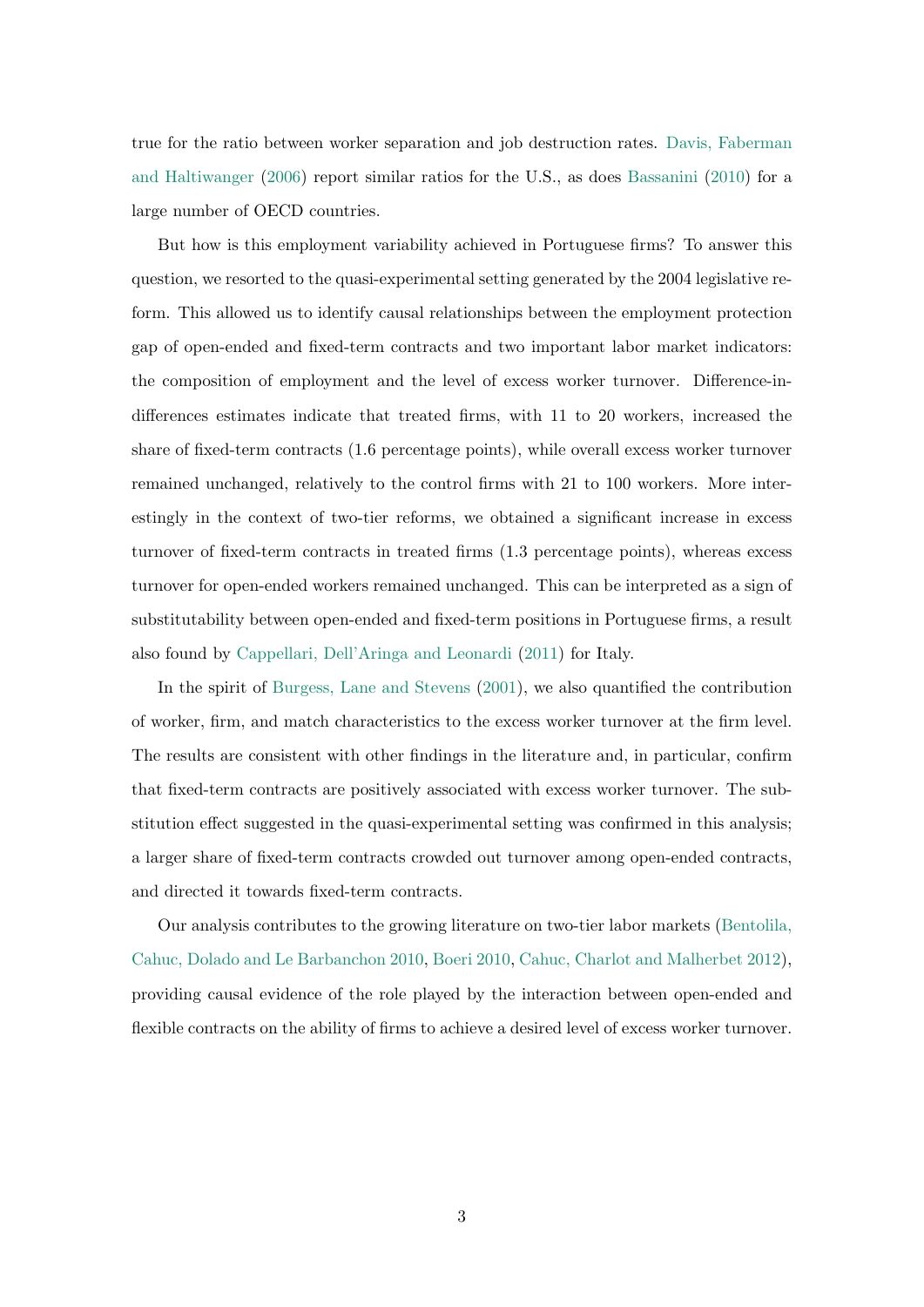## 2 Two-tier labor market: Reform and theory

The labor market in Portugal is an extreme case of a two-tier system. In this section, we provide an overview of its characteristics, along with a description of a reform that provides a quasi-experimental setting to analyze the impact of an increase in the protection gap between open-ended and fixed-term contracts. We describe theoretical models that help us understand the functioning of two-tier labor markets.

#### <span id="page-3-1"></span>2.1 The 2004 reform: More protection for open-ended contracts

The Portuguese labor market evolved to a two-tier system in which different types of contracts are offered concurrently: fixed-term and open-ended contracts. According to the OECD employment protection legislation indicator, Portugal has one of the largest protection gaps between these two type of contracts. Furthermore, there is a widespread usage of fixed-term contracts – in 2002, they represented almost 20% of total salaried employment, increasing to more than 27% in 2008. With these features, the Portuguese two-tier system is well suited to analyze and quantify the relationship between excess worker turnover and the employment protection gap.

Fixed-term contracts were first introduced in 1976 and have been revised several times since. They are a legal instrument for all levels of qualifications and most tasks. The severance payment of open-ended contracts is slightly larger than for fixed-term contracts.<sup>[1](#page-3-0)</sup> But the largest difference between the two contracts resides in the procedural costs to terminate a match. These are absent at the expiration of fixed-term contracts, but are rather significant for permanent positions.

Firing a worker on an open-ended contract involves more than just paying a compensation. In Portugal, procedural costs are non-negligible. These include written procedures and witnesses interviews involving the workers council and, if the worker is a union delegate, the union itself. Altogether, the procedures extend the dismissal process substantially, typically 2 months, involving legal counselors and administrative costs.

<span id="page-3-0"></span>Up to 2004, the law exempted firms with less than 20 workers from these legal proce-

<sup>&</sup>lt;sup>1</sup>At the expiration of a fixed-term contract, the worker receives a severance payment equal to 3 days for each month of employment (2 days if the employment relationship lasted less than 1 year). For permanent contracts the severance payment is set in court, between 15 and 45 days for each year of seniority (often 30 days), with a minimum of 90 days.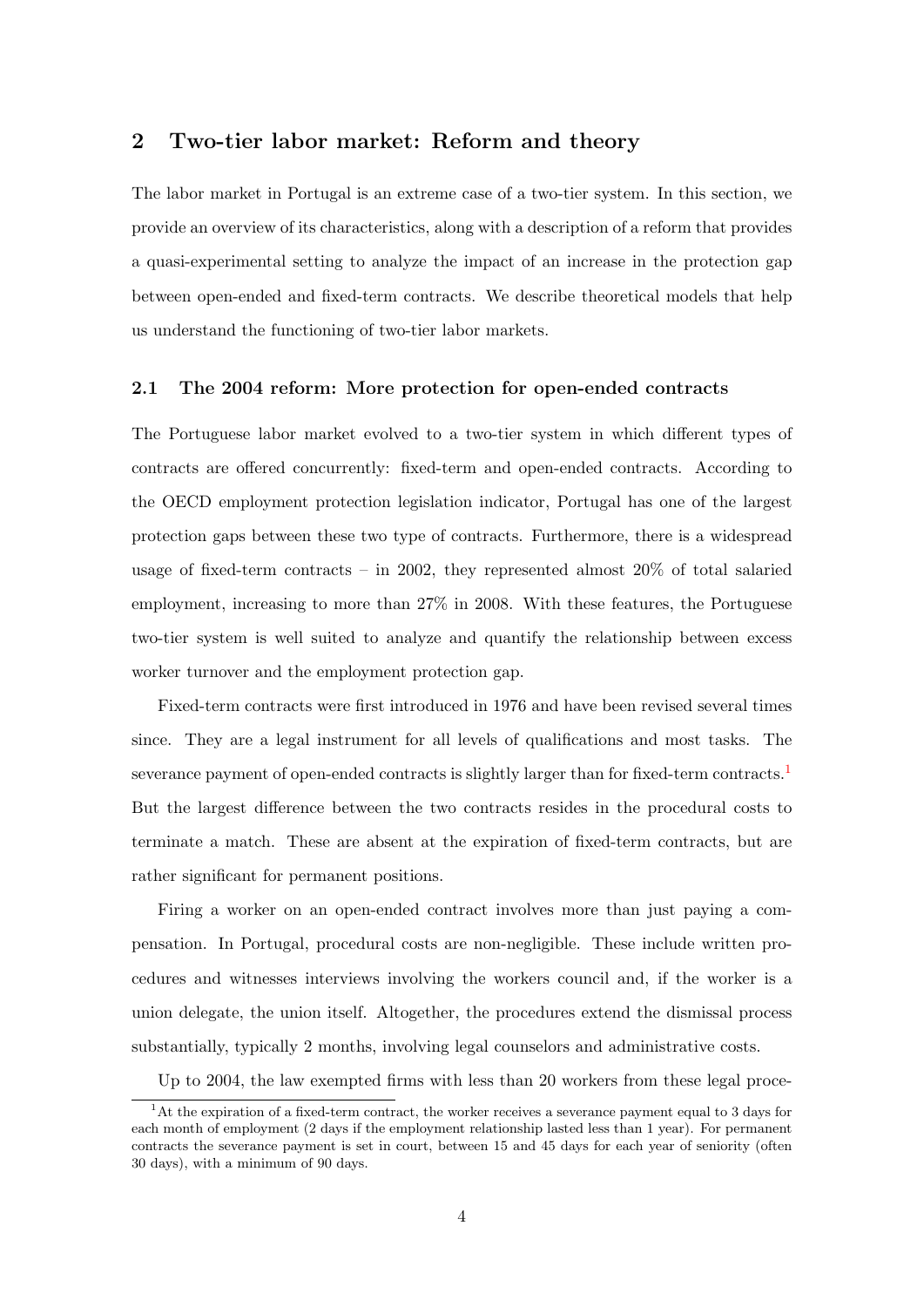dures. A reform of the labor code in 2004 changed this threshold to 10 workers (Decreto-Lei  $99/2003$ ). Therefore, the reform generated a quasi-experiment in which the protection gap between open-ended and fixed-term contracts widened for a subset of firms, but remained the same for all other firms. To some extent this reform undid the 1989 reform analyzed in [Martins](#page-19-2) [\(2009\)](#page-19-2).

In this setting, firms with 11 to 20 workers constitute the *treatment group*; firms with 21 to 100 workers, a subset of those not affected by the reform, constitute the control group. The firm-size restrictions follow, among others, [Burgess et al.](#page-18-4) [\(2001\)](#page-18-4), [Kugler and](#page-19-3) [Pica](#page-19-3) [\(2008\)](#page-19-3), and [Martins](#page-19-2) [\(2009\)](#page-19-2). We test extensively the sensitivity of our results to the specific choice of the treatment and control groups.

#### 2.2 The theoretical framework of two-tier systems

Excess worker turnover can arise from the reevaluation of job match quality. This process of mobility is the result of an investment decision where the match is an "experience good"; as in [Jovanovic](#page-19-0) [\(1979\)](#page-19-0), the only way to determine its quality is to form the match and "experience it". As the firm and the worker learn about the match quality, they assess the costs and benefits of changing labor market partner. If either side decides to change partner, but not to change labor market state (the worker supplies labor; the firm keeps the same employment level), they will generate excess worker turnover. These decisions vary from firm to firm, as a result of the degree of heterogeneity of firms' personnel policies and the evolution of the match value. For instance, some firms have higher turnover costs; some skills are easier to observe and, therefore, to evaluate prior to the match formation; and the frequency of technological changes varies across firms. All these factors affect the optimal degree of excess worker turnover, which in some cases may lead several firms to opt for a zero excess worker turnover.

The perception in several developed countries of a strong protection of open-ended contracts led to the introduction of reforms aimed at increasing flexibility in the labor market. As surveyed in [Boeri](#page-18-1) [\(2010\)](#page-18-1), the most common reform was the introduction of fixed-term contracts, with lower dismissal costs (both procedural and financial). These reforms left unchanged the regulation of open-ended contracts, which generated two-tier systems and affected the level and composition of job and worker flows.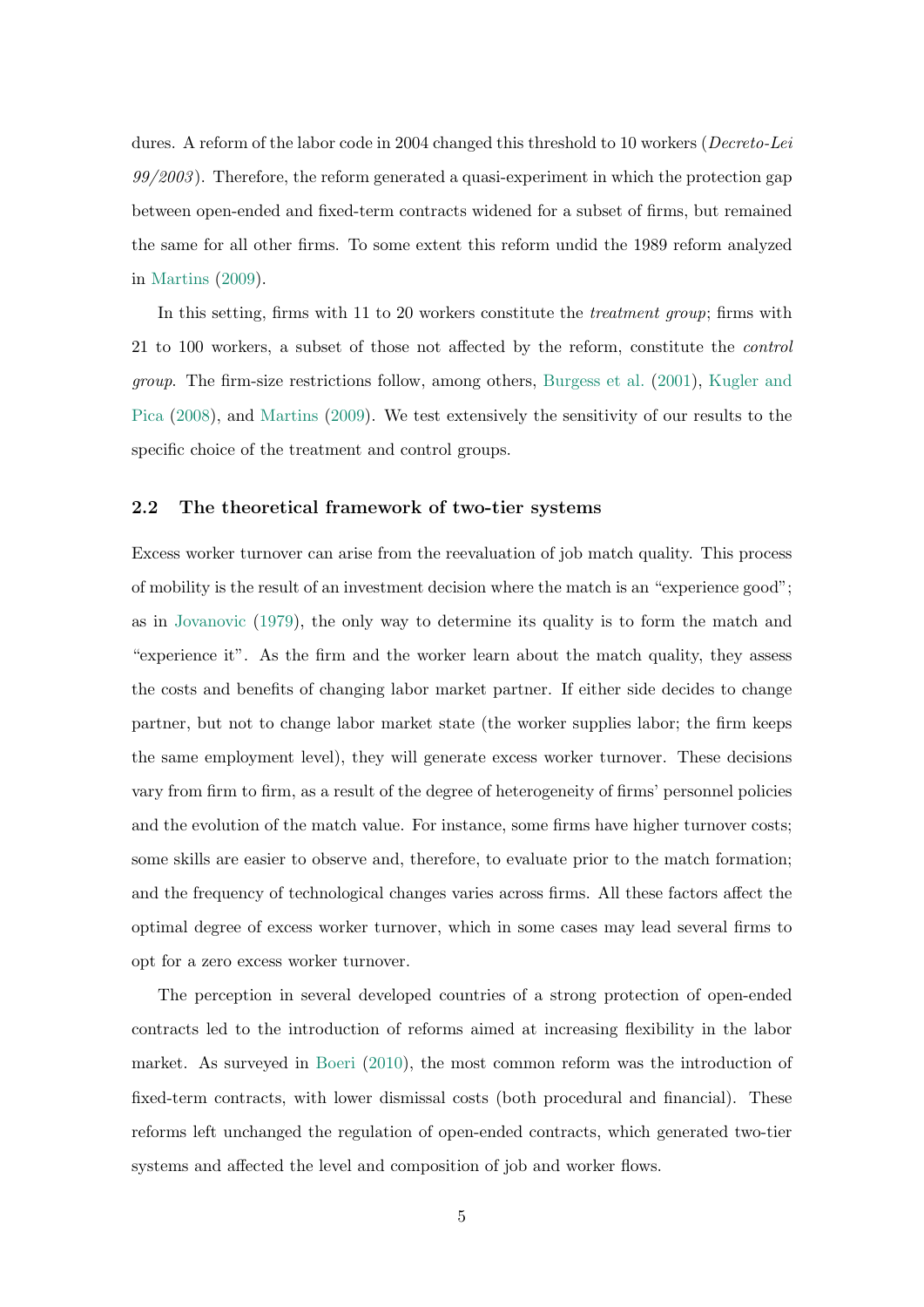The theoretical analysis of two-tier systems goes back to the work of [Abowd et al.](#page-17-0) [\(1999\)](#page-17-0), who in turn extend the work of [Davis and Haltiwanger](#page-18-0) [\(1990\)](#page-18-0) to include the forces that may affect the mobility of workers between jobs, featuring a specific role for fixedterm contracts. In their model, the worker is hired initially under a fixed-term contract, which is interpreted as a period of investment required to generate a high-productivity job. The worker mobility induced by fixed-term contracts reflects the uncertainty in the success of the initial match-specific investment. The number of fixed-term appointments required to generate a productive job is uncertain. It may involve hiring and separation from several workers before a permanent vacancy is filled. However optimal, this chain of matches generates excess worker turnover at the firm level.

The [Boeri](#page-18-1) [\(2010\)](#page-18-1) model follows a similar approach. As in [Abowd et al.](#page-17-0) [\(1999\)](#page-17-0), all entrylevel jobs are fixed-term contracts and the rate of conversion into open-ended contracts depends on the protection gap between the two contract types. [Boeri](#page-18-1) [\(2010\)](#page-18-1) predicts that an increase in the employment protection for incumbents (under open-ended contracts) decreases the conversion of temporary jobs into permanent ones. This implies an increase in the share of fixed-term contracts for entry-level jobs and in their turnover rates. This increase in the protection gap will also imply a reduction in the job loss rate of openended contracts, but will have an ambiguous impact on their excess worker turnover, as accessions into permanent jobs are also reduced. More recently, [Bentolila et al.](#page-17-2) [\(2010\)](#page-17-2) and [Cahuc et al.](#page-18-5) [\(2012\)](#page-18-5) model two-tier labor markets and calibrate them to the French and Spanish labor markets. They show that a larger protection gap leads to a more frequent destruction of matches under fixed-term contracts, with similar impacts on excess worker turnover.

In the models above, the change in excess worker turnover for each type of contract in response to an increase in the employment protection of open-ended contracts rests on the assumption of substitutability between them. If they are poor substitutes, then excess worker turnover of fixed-term contracts may not change.

These models provide a guide to interpret the relationships between excess worker turnover and the employment protection gap. The key issue in labor markets in which substitutable contracts are offered concurrently is not the optimal level of excess worker turnover at the firm level, but the role played by each type of contract in the ability of firms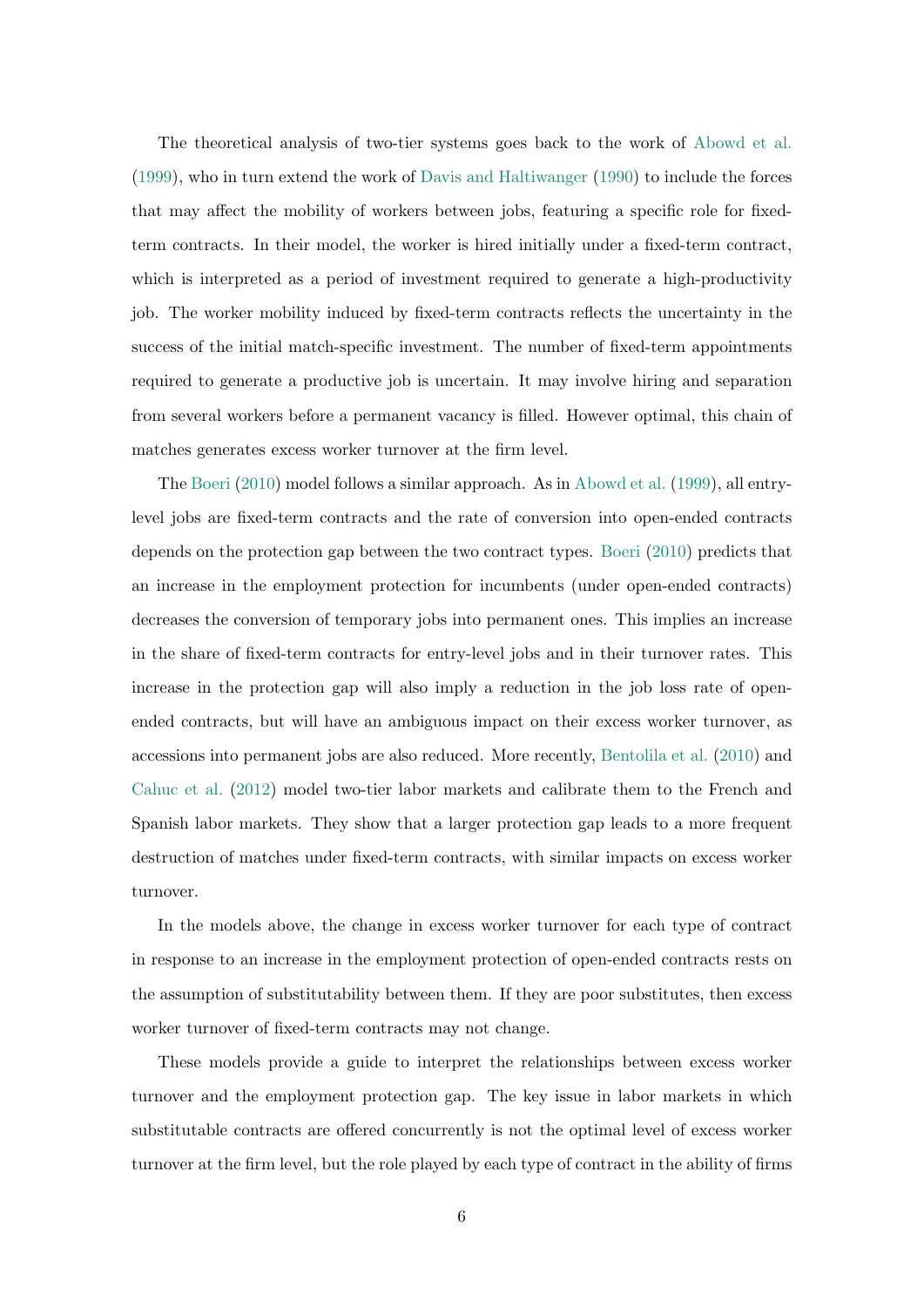to reach their desired level of worker rotation. Our paper quantifies these relationships.

## 3 Aggregate job, worker, and excess worker turnover flows

We start our analysis by computing aggregate measures of job and worker flows in the Portuguese economy and compare them with stylized facts known for other economies. We follow [Abowd et al.](#page-17-0) [\(1999\)](#page-17-0) and explore possible sources of heterogeneity at the firm level arising from differences in size and type of employment growth. We base this analysis of job and worker flows on Social Security administrative records.

#### 3.1 Job and worker flow concepts

Our analysis of labor market flows is based on the standard definitions laid down in [Davis, Haltiwanger and Schuh](#page-18-6) [\(1996\)](#page-18-6). For a given firm, the year-to-year job creation and destruction rates are, respectively,

$$
C_t = max \left\{ 0, \frac{(X_t - X_{t-1})}{(X_t + X_{t-1})/2} \right\}
$$
 and  $D_t = max \left\{ 0, \frac{(X_{t-1} - X_t)}{(X_t + X_{t-1})/2} \right\}$ ,

where  $X_t$  is the number of employees in (October of) year t.

The hirings in year  $t$ ,  $H_t$ , are defined as the number of workers in a firm at time  $t$  that were not employed in that firm at  $t-1$ . The separations in year t,  $S_t$ , are equal to the number of workers in a firm at time  $t - 1$  that are not employed in that firm at t. The year-to-year rates are

$$
HR_t = \frac{H_t}{(X_t + X_{t-1})/2} \quad \text{and} SR_t = \frac{S_t}{(X_t + X_{t-1})/2}.
$$

The rate of net employment change (NEC) is equal to the difference between the hiring and separation rates,  $NEC_t = HR_t - SR_t$ .

The rate of excess worker turnover is given by  $EWT_t = HR_t + SR_t - |NEC_t|$ . [Burgess,](#page-18-7) [Lane and Stevens](#page-18-7) [\(2000\)](#page-18-7) refer to this concept as churning. Excess worker turnover is the key concept in this study. Intuitively, it corresponds to worker flows in excess of those strictly necessary to achieve a given level of employment.

We apply also these conventional definitions to the groups of workers defined by con-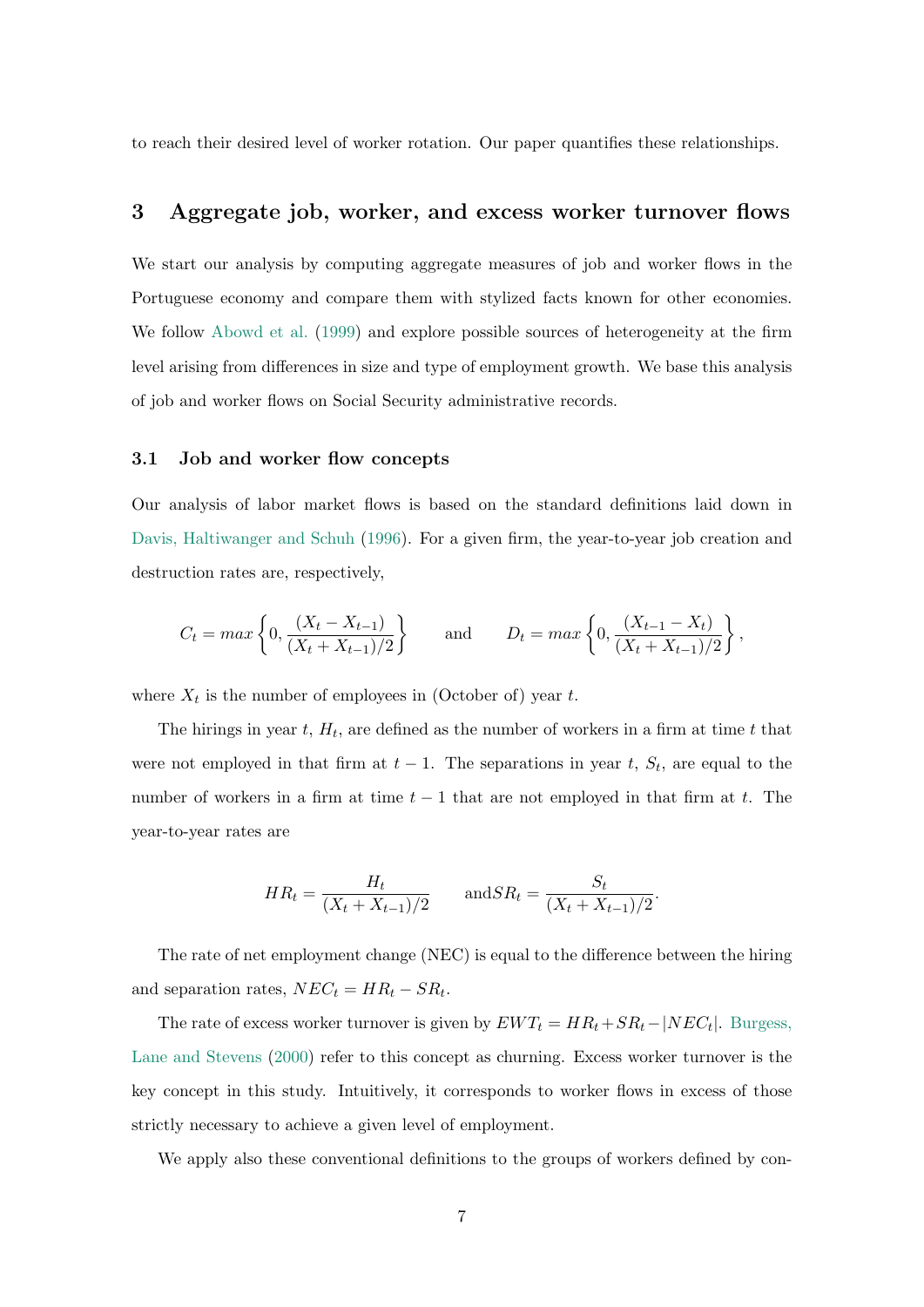tract type. We considered as separations from open-ended contracts all workers who had an open-ended contract in  $t-1$ , but are no longer with the firm in year t; similarly, hirings are defined as all workers with an open-ended contract in  $t$  who were not in the firm in year  $t - 1$ . The rate of excess worker turnover for open-ended contracts is obtained by dividing these flows by the average number of open-ended contracts in the firm in the two periods.

The same computation is made with respect to fixed-term contracts. One note must be made, however, because some fixed-term contracts may be converted into open-ended contracts. We do not consider these conversions either as separations from fixed-term contracts, or as hirings into open-ended contracts. Thus, hirings and separations imply always a flow in or out of the firm.

Note that total excess worker turnover is not equal to the sum of excess worker turnover by contract type. A simple example makes this point clear. Consider a firm with 50 workers that decides to replace 10 open-ended jobs with 10 workers under fixed-term contracts. This will generate excess worker turnover because the firm engages in hirings and separations simultaneously. In particular, it results in an excess turnover rate of 0.4. However, for each type of contract the turnover is zero because the increase in level of fixedterm contracts equals the number of hirings and the reduction in open-ended contracts equals the number of separations.

#### 3.2 Aggregate flows

We use the Social Security Records database to compute annual job and worker flows. The database is a matched employer-employee census of private and public sector employment (excluding only firms with individual pension funds and the civil servants covered by the general government social security system). The nature of the information, self-declared wages subject to mandatory contributions to the Portuguese Social Security system, makes the data a unique and reliable source of information on labor market developments. The data cover the period from January 2000 to December 2009.

Table [1](#page-20-0) shows the 2000-2009 average annual rates of job and worker flows for all firms in the economy. In Portugal, during this period, job creation averaged 12.7% and the destruction rate 11.9%. But the process of job creation and destruction involves larger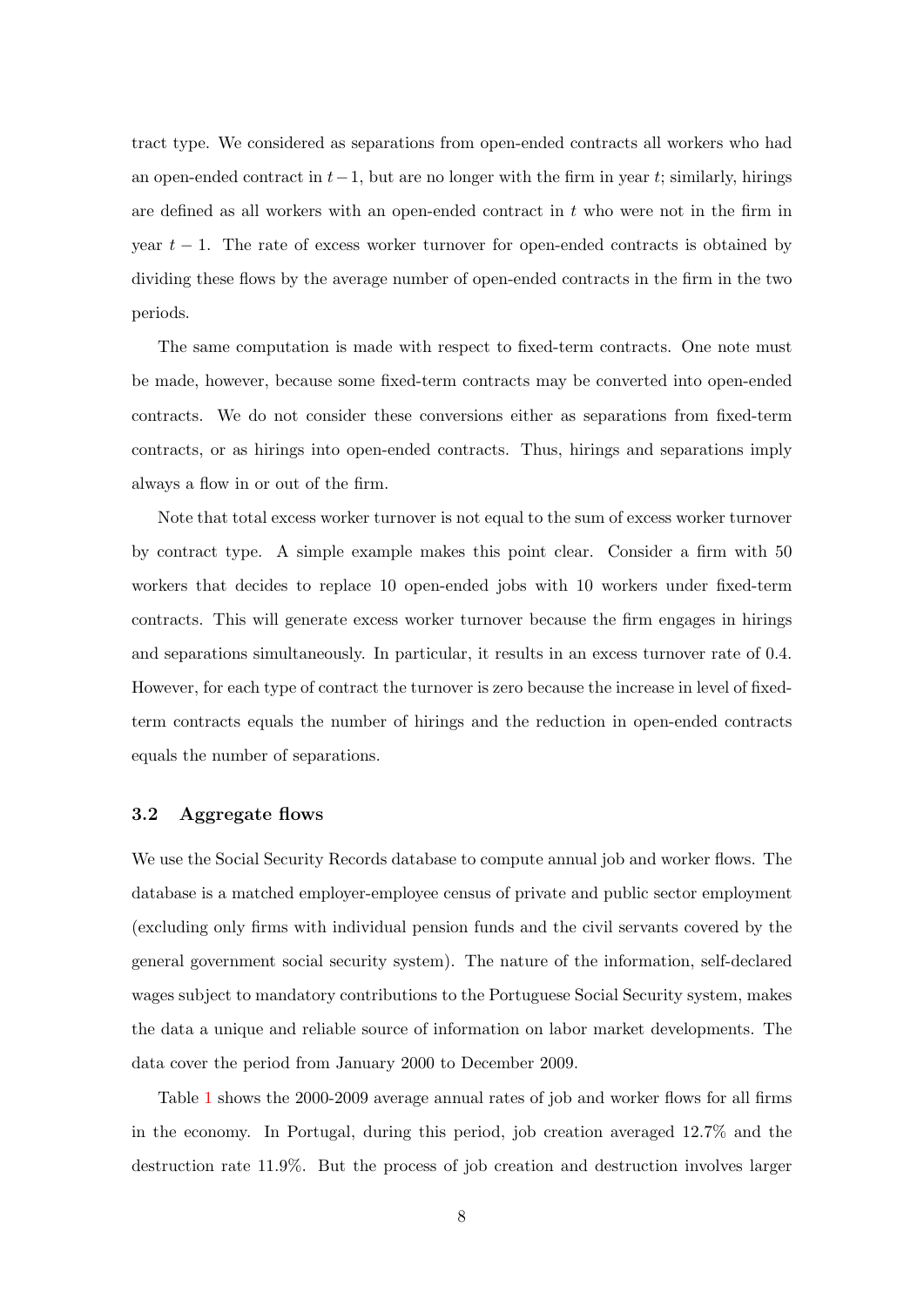worker flows; at about 25%, hiring and separation rates are twice the rates of job flows. Firms expanding one employment position hire two workers and firms contracting one employment position separate from two workers (columns (5) and (6)), a rough measure of excess worker turnover.

#### [TABLE [1](#page-20-0) (see page [21\)](#page-20-0)]

We compare the flow rates of Portugal with the U.S., using data from the Job Openings and Labor Turnover Survey (JOLTS) for worker flows and the Business Employment Dynamics (BED) for job flows [\(Davis, Faberman, Haltiwanger and Rucker](#page-18-8) [2010\)](#page-18-8).<sup>[2](#page-8-0)</sup> From 2000 to 2006, average labor market flows in Portugal were about 90% those in the U.S. (Table [1\)](#page-20-0). However, the hiring-to-job-creation and separation-to-job-destruction ratios are equal in both countries. This means that the cross-country differences in job flows are similar to the cross-country differences in worker flows. [Albæk and Sorensen](#page-17-3) [\(1998\)](#page-17-3) report similar ratios for Denmark from 1980 to 1990 for the manufacturing sector and also [Bassanini](#page-17-1) [\(2010\)](#page-17-1) for a large number of OECD countries, using comparable datasets.

The phenomenon of excess worker turnover is more heterogeneous than reflected in the aggregated data. Table [2](#page-20-1) separates firms according to their type of employment growth in two consecutive periods. We consider three groups of firms: (i) with net job creation; (ii) with net job destruction; and (iii) with zero net job creation, which we refer to as stable employment. On average, for the overall economy, the employment level in expanding firms is similar to the one in contracting firms, each representing about 41.5% of total employment. The remaining 17% of salaried workers are in firms that did not change their employment level.

#### [TABLE [2](#page-20-1) (see page [21\)](#page-20-1)]

On average, the excess worker turnover rate for firms increasing their employment level is 32%, about one-third larger than for firms decreasing the size of their workforce, 24%.

<span id="page-8-0"></span><sup>&</sup>lt;sup>2</sup>The comparison of job and worker flows across countries is hindered, among other things, by the protocol used to collect the data (administrative data vs specific business surveys), the level of coverage (census vs. sample of specific parts of the population, for example large firms), and the sectoral composition of each country employment. The BED data are based on a census of private sector establishments, and the adjusted JOLTS data from [Davis et al.](#page-18-8) [\(2010\)](#page-18-8) approximates the firm demography in BED (note that the original JOLTS data do not cover new firms, and the sample design does not allow for a treatment of exiting firms). These adjustments make the U.S. flows more comparable with the ones obtained for Portugal using Social Security data. We thank Jason Faberman for making available the comparable JOLTS data.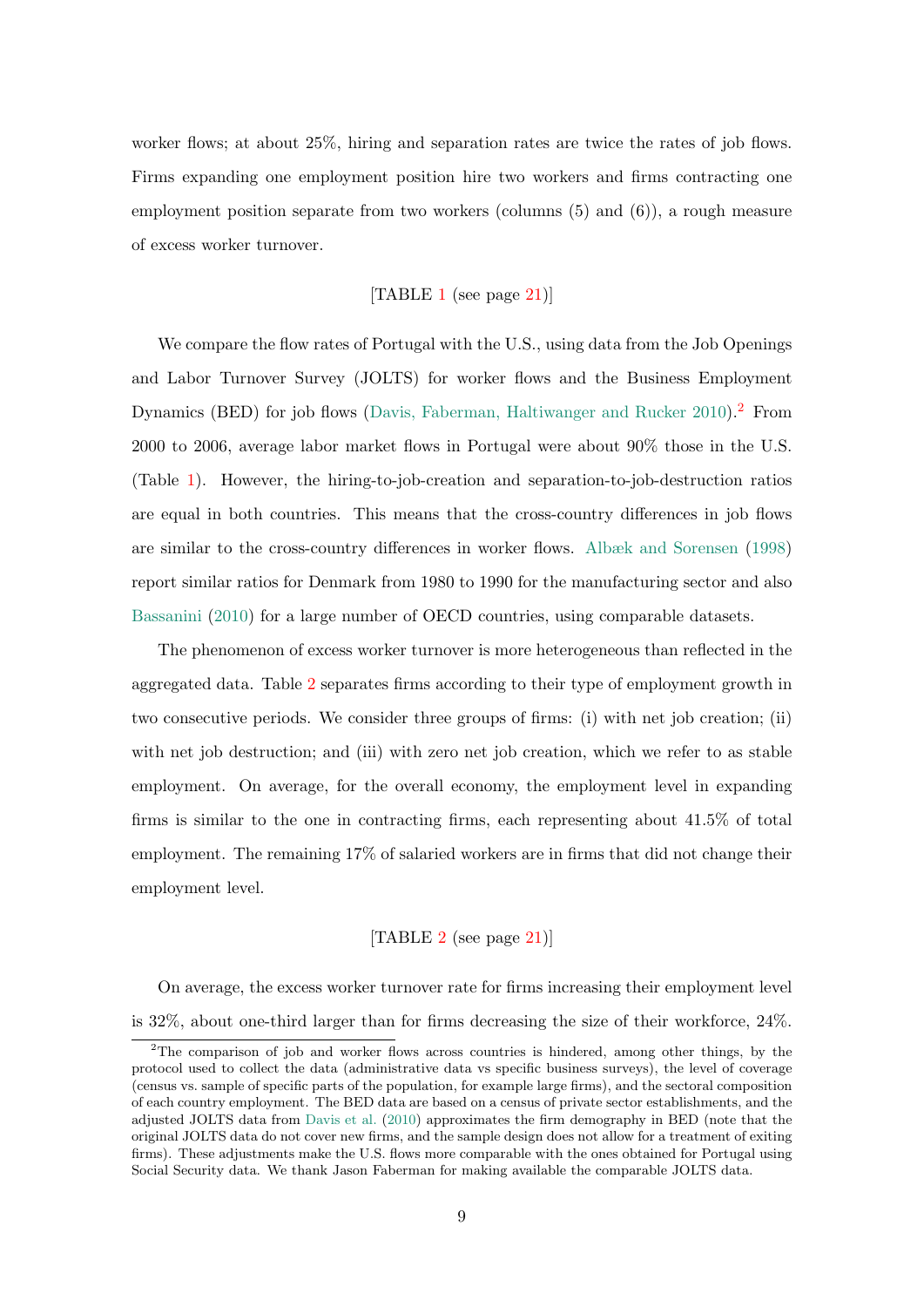The larger churning of workers by expanding firms is in line with the results obtained for a census of Maryland firms by [Burgess et al.](#page-18-4) [\(2001\)](#page-18-4) and with the behavior of French firms in [Abowd et al.](#page-17-0) [\(1999\)](#page-17-0).

The magnitude and composition of job and worker flows is highly correlated with the firm size [\(Davis et al.](#page-18-6) [1996\)](#page-18-6). To analyze this relationship, Table [2](#page-20-1) splits the firms into 6 size bins. Excess worker turnover increases with firm size, as measured by the average number of workers, except for stable firms. Intuitively, small firms expanding employment rely more on the hiring of workers, whereas those shedding jobs rely mainly on the separation of workers. In contrast, larger firms have a wider scope to churn workers, engaging actively on worker replacements while adjusting employment. In our data, larger firms expanding employment have a rate of excess turnover of 43.5%, which compares with 23% for small firms. Firms contracting employment have lower excess worker turnover rates, but larger firms still report higher turnover.[3](#page-9-0)

Finally, we note the similar pattern in excess worker turnover among firms in the size range used in the quasi-experiment, namely, those with 10 to 100 workers. Choosing smaller or larger firms would result in less homogeneous groups.

## 4 Flows, match duration and type of contract

The variability of employment adjustment in Portuguese firms does not differ from that observed in other countries. The high numbers of flows and excessive worker turnover do not mean that most workers rotate between jobs, as they are compatible with the prevalence of long-term employment [\(Hall](#page-19-4) [1982,](#page-19-4) [Ureta](#page-19-5) [1992\)](#page-19-5). However, this requires enough heterogeneity in hiring and separation rates across workers, which can be accomplished by placing the burden of the high turnover on fixed-term contracts.

Due to the focus on the relationship between worker turnover and the type of contract, we have to resort to a different dataset, *Quadros de Pessoal*, where the information on the type of contract is available from 2002. Quadros de Pessoal have been extensively used in the microeconomic analysis of employment in Portugal [\(Cabral and Mata](#page-18-9) [2003\)](#page-18-9). It is an annual administrative employer-employee data source. On average, from 2002 to 2008, it

<span id="page-9-0"></span><sup>&</sup>lt;sup>3</sup>A detailed analysis by firm size and other data frequencies can be found in [Centeno and Novo](#page-18-10) [\(2011\)](#page-18-10).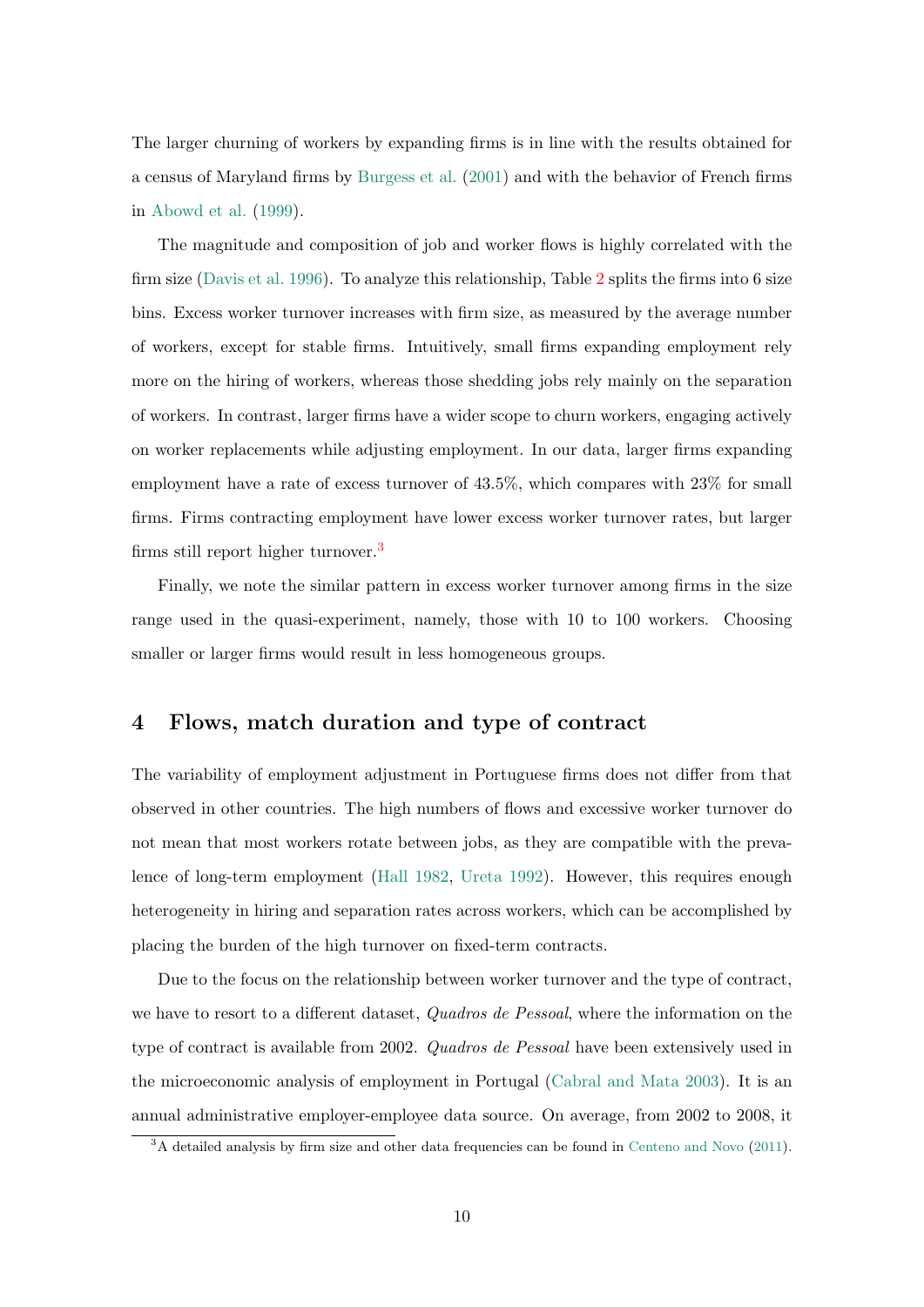reports information for 2.4 million salaried workers per year employed by 325,000 firms. Its coverage is similar to the Social Security dataset and the aggregate flows in the two datasets are about the same [\(Centeno, Machado and Novo](#page-18-11) [2008\)](#page-18-11).

There is heterogeneity in hiring and separation rates by type of contract and firm employment growth (Table [3\)](#page-21-0). The share of fixed-term contracts is larger in firms increasing employment (28.9% of employment) than in firms decreasing employment (20.5% of employment). However, fixed-term contracts are the most important port-of-entry into these two types of firms; 54% of all accessions in expanding firms and 53% for firms reducing their employment level. Around 40% of all exits come from the separation of workers under fixed-term contracts; this share is larger for expanding firms, around 47%, than for shrinking firms, where only 37% of all exits are from workers under fixed-term contracts.

#### [TABLE [3](#page-21-0) (see page [22\)](#page-21-0)]

Table [3](#page-21-0) also shows that expanding firms rely more on hirings under fixed-term contract to expand their operations. Of a net growth rate of 21.5%, 12.7 percentage points correspond to hirings on fixed-term contracts (60% of net employment gains). Conversely, contracting firms separate from a much larger share of permanent workers. Almost three quarters of the net employment losses of 18.1% result from a reduction in the level of permanent positions (13.1 percentage points).

An alternative measure of worker turnover is the duration of matches. We compute match survival probabilities from a base year by contract type. Table [4](#page-21-1) presents the share of workers that preserve the 2002 match in the following years (from 2003 up to 2008), regardless of the number of years of tenure (column  $(1)$ ). The results show that there is a stable core of employment in Portuguese firms – around 40% of the workers are still employed by the same firm after six years. This figure is slightly smaller than in [Burgess](#page-18-7) [et al.](#page-18-7) [\(2000\)](#page-18-7) for the U.S. (42.5% for manufacturing and 47.3% for non-manufacturing). We repeat the same exercise for workers with a fixed-term contract in 2002. As expected, they had a smaller probability of remaining in the firm. In 2003, 40% were still on a fixed-term contract (column (2)) and 14% had been converted to a open-ended contract (column (3)). However, in 2008, only one quarter were still in the same firm, the majority with a permanent job, 19%, but 6% remained under a fixed-term contract. In other words,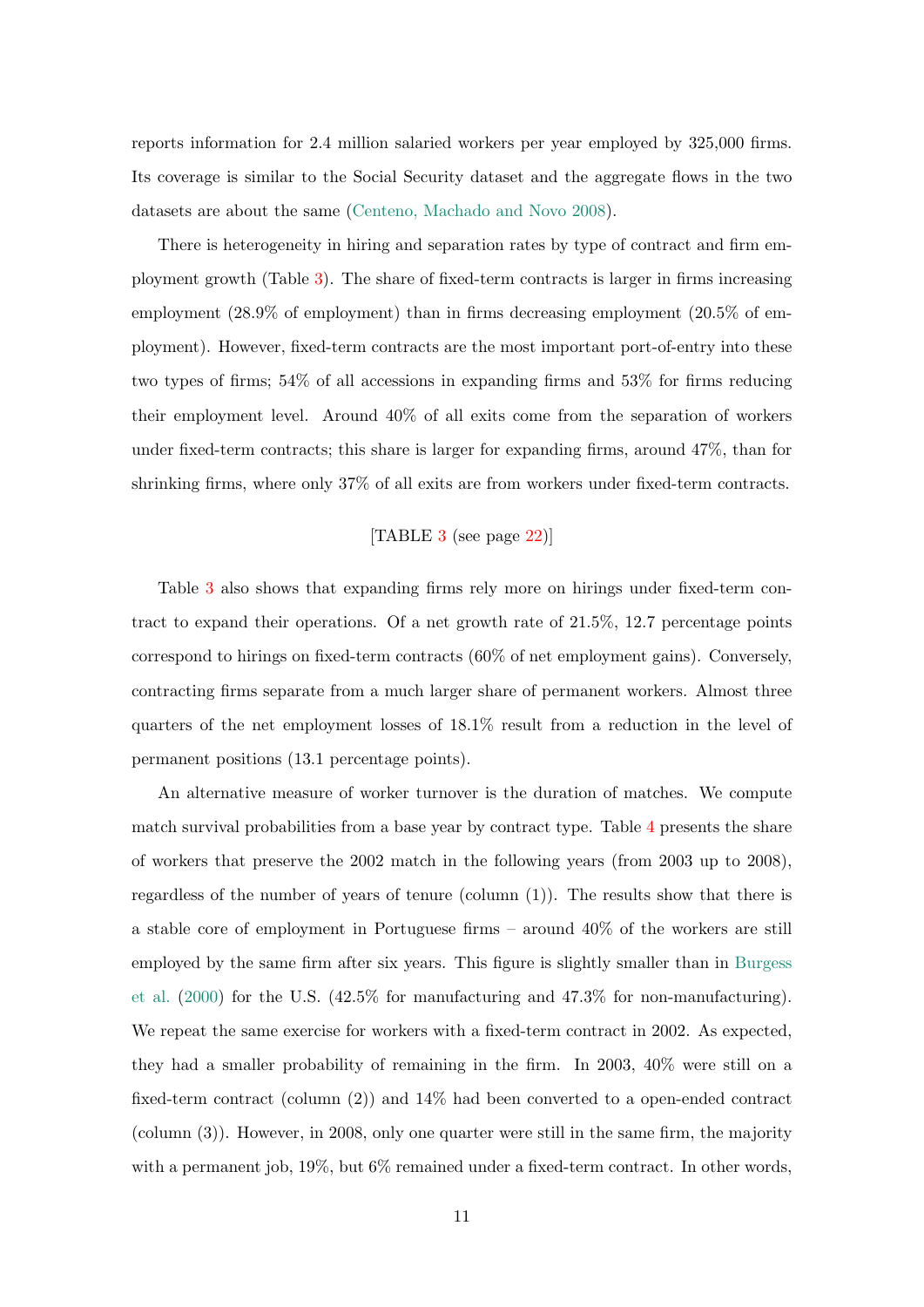75% separated from the firm.

[TABLE [4](#page-21-1) (see page [22\)](#page-21-1)]

## 5 Quasi-experimental evidence

Hitherto, we have presented a set of stylized facts characterizing the two-tier nature of the Portuguese labor market. In this section, we take advantage of the legislative reform described in Section [2.1](#page-3-1) to gather quasi-experimental evidence. The increase in the degree of employment protection that affected open-ended contracts in a subset of firms is explored to capture the differentiated impact on excess worker turnover by type of contract – openended and fixed-term, as well as on the share of fixed-term contracts.

It should be recalled that the reform increased the legal requirements needed to justify a fair dismissal for those on open-ended contracts and applied only to firms with 11 to 20 workers; similar requirements were already in place in 2004 for firms with more than 20 workers. Therefore, these larger firms were not affected by the new legislation. For each period, we consider as treatment units the firms with 11 to 20 workers and as control units firms with 21 to 100 workers. Later, we assess the sensitivity of the results to changes in the definition of the treatment and control groups.

Table [A1,](#page-25-0) in the Appendix, presents summary statistics for the sample of treatment and control firms taken from *Quadros de Pessoal*. There are a total of 45,876 firms, resulting in an unbalanced panel with 181,131 observations (year  $\times$  firm pairs). These firms employed an average of 610,000 workers each year. In the before period, which corresponds to 2003, there were 14,170 treatment observations and 11,877 control observations. In the after period, 2004 to 2008, there were 81,439 treatment observations and 73,645 control observations. The average share of fixed-term contracts was 28.2%. Firms churned, on average, 24.6% of their workforce in annual terms. The churning of fixed-term workers was 34.7%, clearly larger than the churning of workers on open-ended contracts, 12.4%.

#### 5.1 Match duration: *Prima facie* causal evidence

To get prima facie causal evidence of the impact of the 2004 two-tier labor market reform on the structure of worker turnover, we resort to the match duration statistics used above.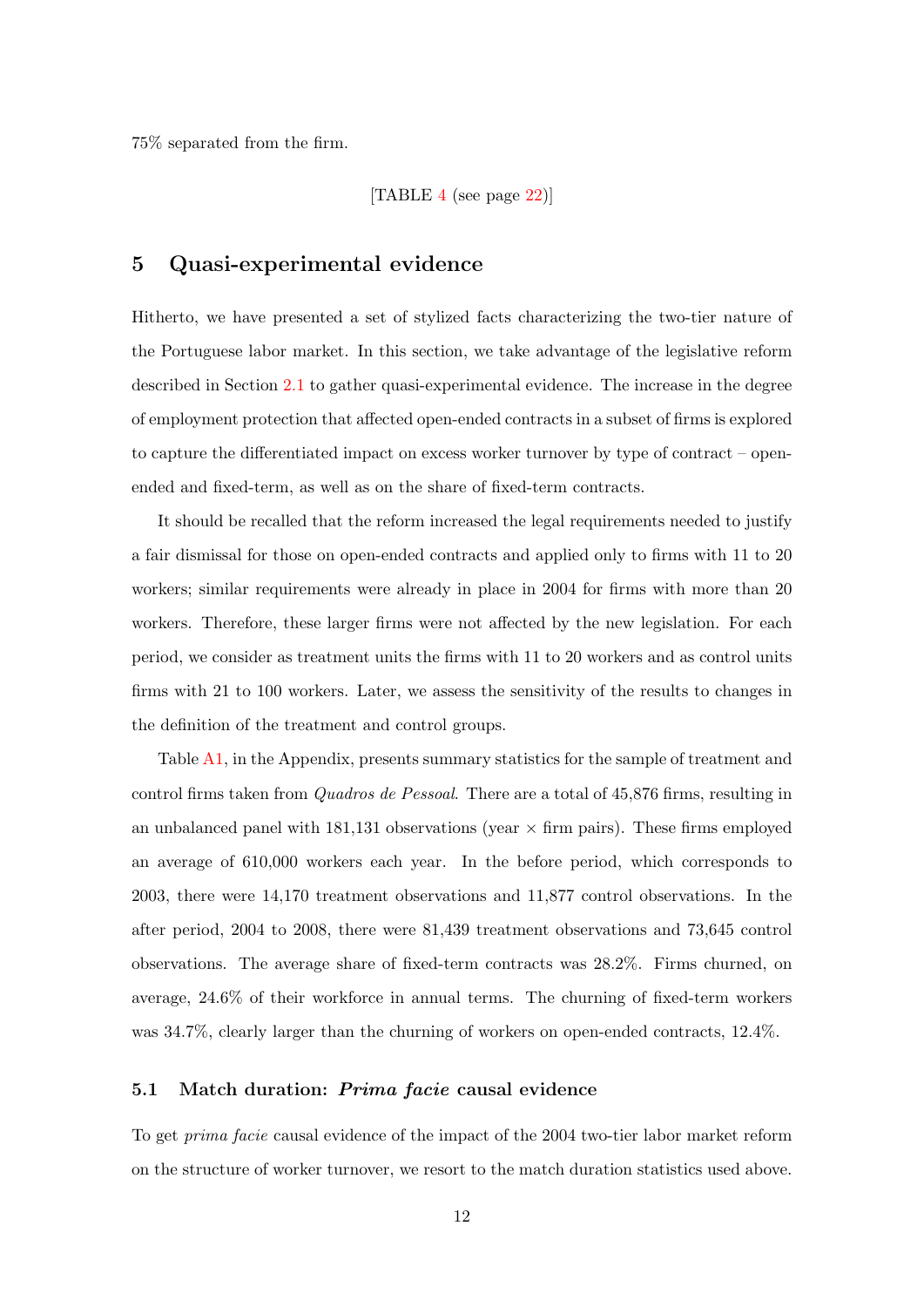Table [5](#page-22-0) presents two-year match survival probabilities for treatment and control firms. We compute these probabilities in the pre- and post-reform periods, which have as base years 2002 and 2004, respectively. The choice of the two-year survival is determined by the short pre-reform observation window. However, this shortcoming is mitigated by the fact that the conversion rates of fixed-term into open-ended contracts stabilize after the second year (Table [4\)](#page-21-1).

#### [TABLE [5](#page-22-0) (see page [23\)](#page-22-0)]

The resulting unconditional difference-in-differences estimates of Table [5](#page-22-0) are in line with the predictions of the two-tier models. Faced with higher procedural firing costs for open-ended contracts, treated firms increased the share of workers still on a fixed-term contract by 2.5 percentage points (column  $(2)$ ). More importantly from the point of view of worker turnover, firms also reduced the conversion rate of fixed-term into open-ended contracts by 1.9 percentage points (column (3)). Overall, the increase in employment protection led to a slightly higher stability of employment, 0.7 percentage points (column  $(1)).$ 

#### 5.2 Difference-in-differences: More stringent employment protection

We explore the quasi-experiment to obtain causal evidence of the impact of employment protection legislation on the composition of employment and the level of excess worker turnover. To identify the causal average treatment effect on the treated we use a standard conditional difference-in-differences model:

$$
y_{it} = \psi_1 Treat_{it} + \psi_2 After_{it} + \psi_3 After_{it} Treat_{it} + X_{it}\beta + \varepsilon_{it},\tag{1}
$$

where  $y_{it}$  is either the share of fixed-term contracts or the level of excess worker turnover in firm i in period t.  $After_{it}$  is a dummy variable for the period after 2003. The treatment indicator,  $Treat_{it}$ , is defined for each period t, and equals 1 for the treatment group (firms with 11-20 workers) and 0 for the control group (firms with 21-100 workers). Consequently, the interaction term,  $After_{it} \times Treat_{it}$ , identifies the impact of the policy change. A set of firm, match, and worker characteristics, such as, the firm size, the average (log) base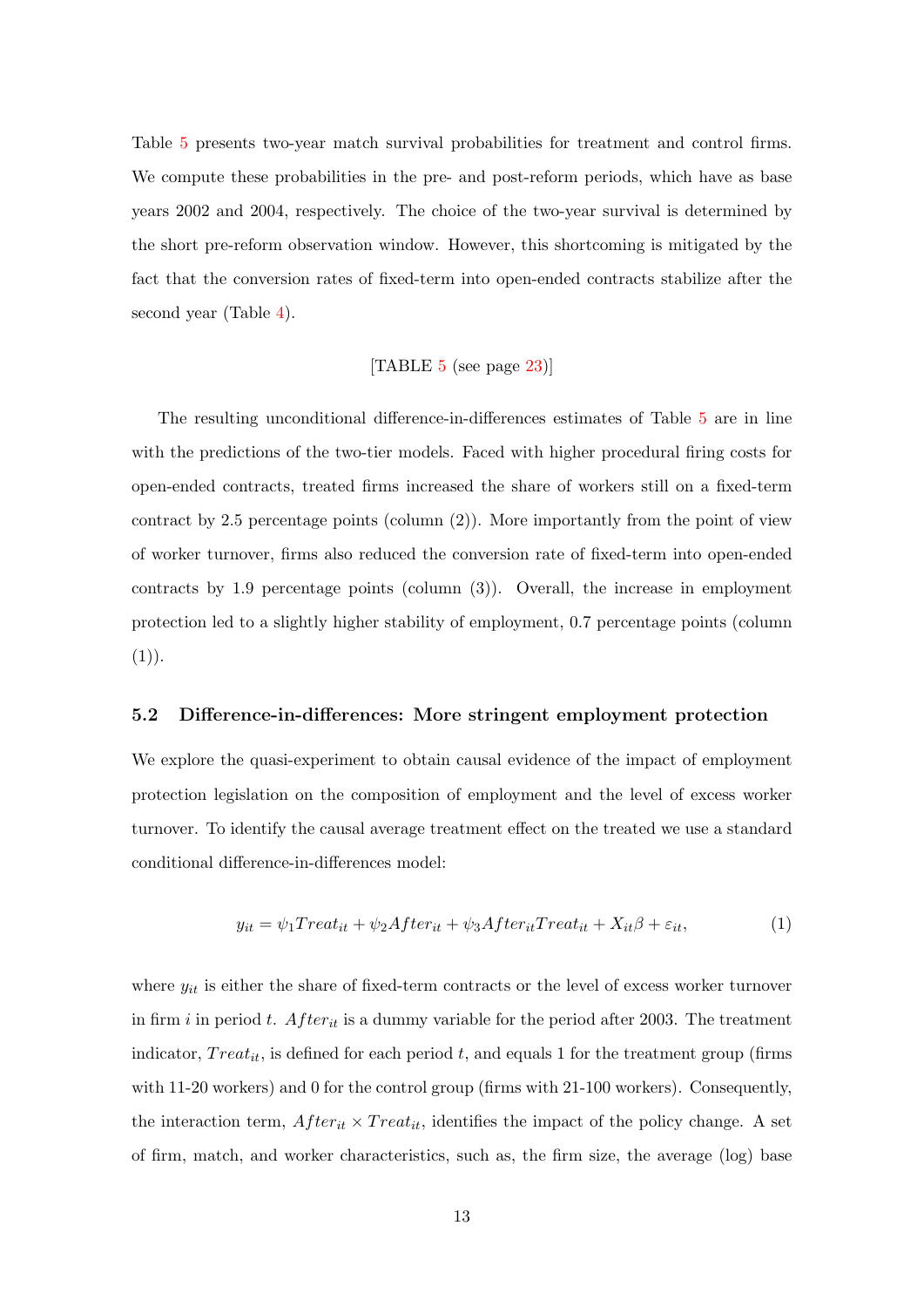wage, the educational level and average age of the firm's workforce are included in  $X_{it}$ ; a comprehensive list of the variables used is presented in the note to Table [6.](#page-23-0) We opt to estimate this equation with the fixed-effects estimator, for which it is assumed that the error term  $\varepsilon_{it} = \alpha_i + u_{it}$ , where the unobserved component  $\alpha_i$  is orthogonal to  $X_{it}$  and  $u_{it}$ is the idiosyncratic error.

#### [TABLE  $6$  (see page [24\)](#page-23-0)]

We start by studying the impact that a more stringent employment protection legislation had on the share of fixed-term contracts. Churning is a natural process that involves simultaneous hirings and separations, which are more costly for workers in open-ended contracts. Faced with an increase in the firing costs of these contracts, firms may have opted for increasing the share of fixed-term contracts. We test this hypothesis in the quasi-experimental setting, expecting  $\psi_3$  to be positive. Column (1) of Table [6](#page-23-0) reports the average treatment effect on the share of fixed-term contracts for the treated firms. The new legislation caused treated firms to increase their usage of fixed-term contracts by 1.6 percentage points.

In the mind of the legislator, there may have only been the intention of reducing churning by making it more expensive to justify fair dismissals. We have, however, seen that firms switched towards fixed-term contracts. But did they also use this type of contract to churn workers? In columns (2) and (3), we test how the new legislation affected the rate of excess worker turnover by type of contract. Churning among workers on fixedterm contracts in treated firms increased 1.3 percentage points, while no significant impact is observed among open-ended contracts (there is, if anything, a reduction). These results are aligned with the models' predictions. They corroborate the shift towards an extended usage of fixed-term contracts and the fact that there is a strong substitution between the two type of workers. This substitutability is in line with the results found in [Cappellari](#page-18-3) [et al.](#page-18-3) [\(2011\)](#page-18-3) for Italian firms, providing additional support for such assumption in the models.

Finally, in column (4), we report the results of the difference-in-differences estimation for total excess worker turnover. The estimate indicates that the more stringent dismissals regulation did not change the level of excess worker turnover for treated firms. Although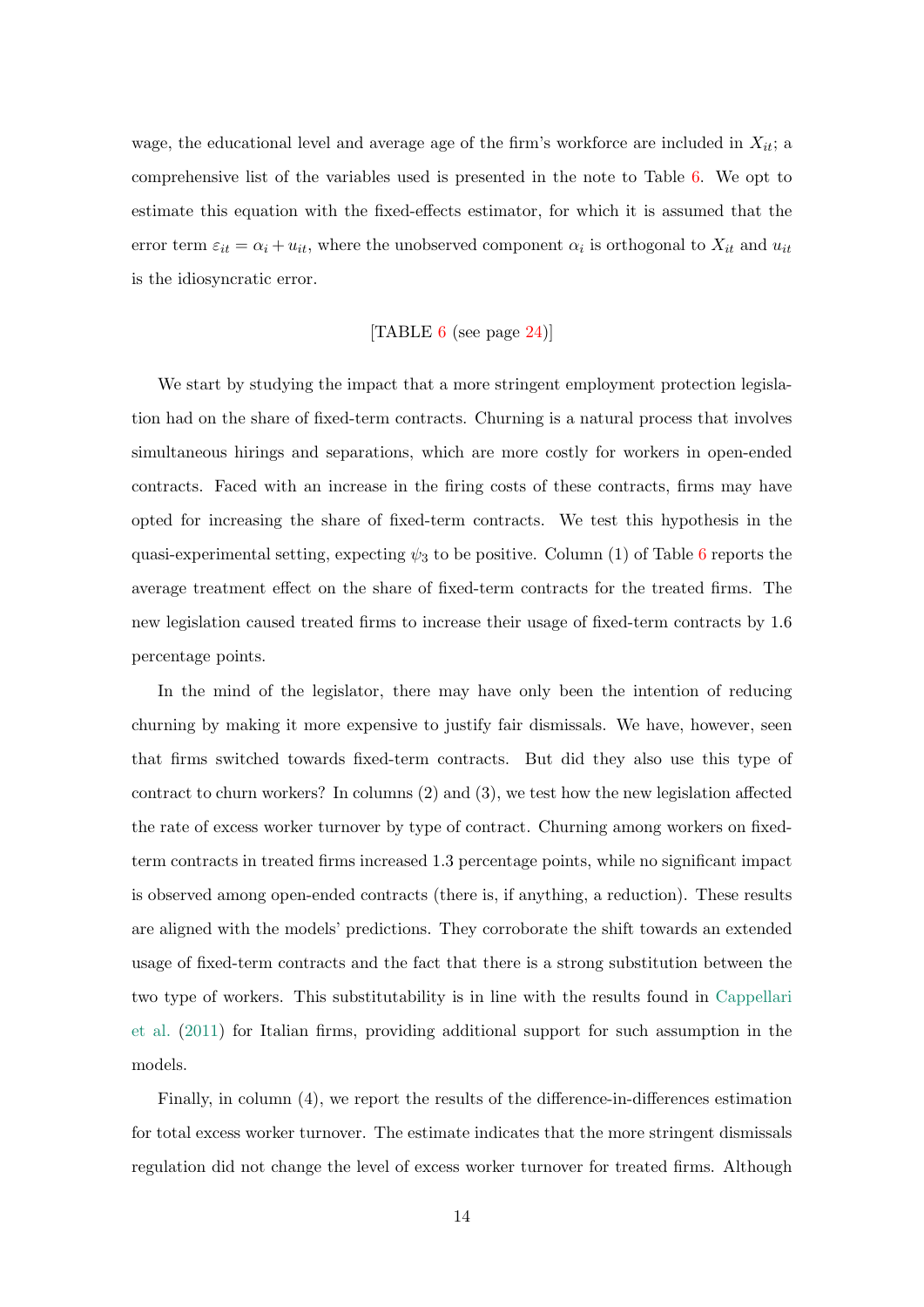[Martins](#page-19-2) [\(2009\)](#page-19-2) did not study turnover, he also did not find any impact on total job and worker flows of a reduction in employment protection for Portuguese firms.

#### 5.3 Endogeneity of treatment responses

The definition of treatment and control units based on the size of the firm opens the possibility for firms to self-select into the treatment and control groups in response to the policy. The use of the fixed effects estimator should go a long way to obviate issues of endogeneity in the regressors [\(Lee](#page-19-6) [2005\)](#page-19-6). Nonetheless, in columns  $(1)-(6)$  of Table [7,](#page-24-0) we redefine the treatment and control groups following, among others, [Kugler and Pica](#page-19-3) [\(2008\)](#page-19-3) and [Martins](#page-19-2) [\(2009\)](#page-19-2). First, we set the treatment status in the before period and keep it unchanged in the after period, even if firms changed size (columns  $(1)-(3)$ ). Second, we consider only firms that never changed status during the entire observation window  $\text{(columns (4)-(6))}.$ 

#### [TABLE [7](#page-24-0) (see page [25\)](#page-24-0)]

Both definitions are fraught with shortcomings, arising from the fact that they are selected samples of the targeted population. However, our point estimates of the causal effect are robust to these new definitions. In the case of the impact on the share of fixedterm contracts, the new estimates suggest a slightly larger impact with a treatment effect on the treated of around 2 percentage points (columns  $(1)$  and  $(4)$ ), which compare with the previous point estimate of 1.6 percentage points. In terms of excess worker turnover, we still obtain only significant impacts on the turnover of fixed-term contracts. In column (2), where the treatment status is set in the before period, the point estimate is the same as initially, 1.3 percentage points. In column (5), for the sample with firms that have the same treatment status in the entire period, the impact stands at 2.1 percentage points.

An additional concern arises from the behavior of firms close to the size thresholds, as they may strategically choose a smaller size to minimize procedural firing costs. To address this issue, we remove from the data firms clustered around each period's threshold (columns  $(7)-(9)$ ). In particular, in the before period, with a 20-worker threshold, firms with 18-25 workers are not considered and, in the after period, with a 10-worker threshold, firms with 11 or 12 workers are excluded. Again, all point estimates are in the range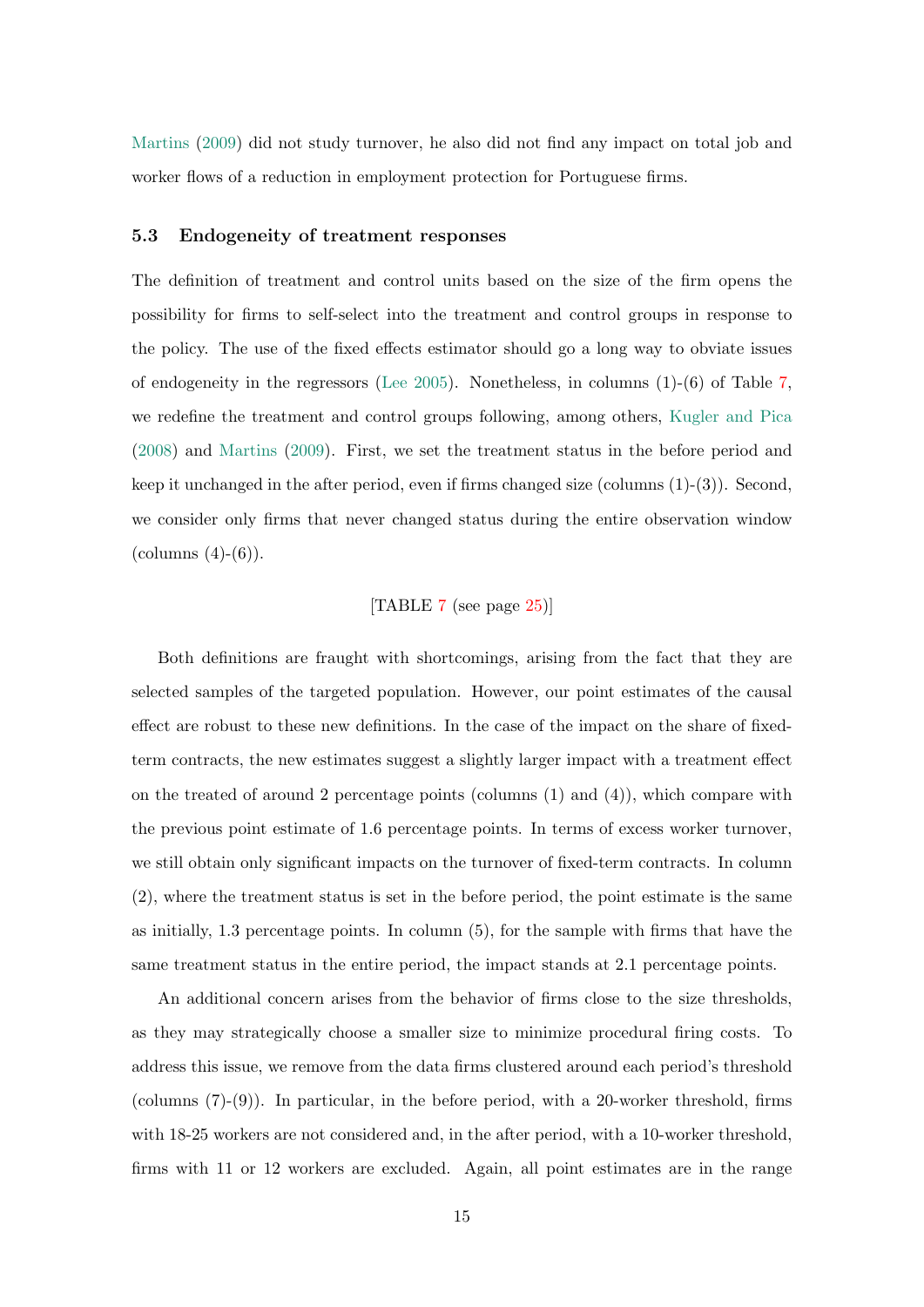reported hitherto. Fixed-term contracts were more used, 1.8 percentage points, churning of fixed-term contracts increased 1.3 percentage points, and there is no treatment impact on the turnover of open-ended contracts.

Taken together, these results allow us to draw some conclusions on the nature of the Portuguese two-tier labor market. Increasing the firing costs of open-ended contracts caused firms to optimally increase the share of workers on fixed-term contracts (1.6 to 2.1 percentage points); firms re-optimized their personnel policies against future dismissal costs due to the shielded nature of incumbents under open-ended contracts. We also saw an increase in churning among fixed-term contracts (1.3 to 2.1 percentage points), while the additional protection shielded open-ended contracts from churning (negative, but nonsignificant). The distinct impacts on the two types of contracts is suggestive of a strong substitutability among workers under different contracts. Increasing the protection gap between contract types in a two-tier system caused, as predicted theoretically, an increase in the adjustment burden shared by those on the more flexible contracts.

## 6 Regression analysis

We have already presented the main characteristics of the Portuguese labor market flows and causal evidence on the relationship between firing costs of open-ended contracts in a two-tier system and the level of excess worker turnover. Now, we quantify the relationship between the rate of excess worker turnover and a set of covariates capturing firm, match, and worker characteristics. This type of quantification is still missing by and large in the literature. Our work, therefore, will contribute to a better understanding of worker turnover in view of particular labor market characteristics. We explore a panel of firms taken from *Quadros de Pessoal* and estimate firm fixed effects models (Table [8\)](#page-24-1).<sup>[4](#page-15-0)</sup>

## [TABLE [8](#page-24-1) (see page [25\)](#page-24-1)]

<span id="page-15-0"></span><sup>4</sup> In the panel, around one third of the observations (pairs year×firm) have zero excess worker turnover. From an econometric point of view, this mass point might be more appropriately addressed with tobit models. In a previous version of the paper, we also estimated tobit models. The need to retrieve the marginal effect on the expected value of the observed variable (as opposed to the latent variable) requires a parametric estimation method. Unfortunately, no such method is available for fixed-effects, only random-effects; the fixed effects estimator developed in Honoré [\(1993\)](#page-19-7) is fully non-parametric, limiting its usefulness in our setting. However, because there are no substantive quantitative differences between the randomeffects tobit model and the standard linear fixed-effects, we will follow the literature [\(Burgess et al.](#page-18-4) [2001\)](#page-18-4) and stick with the latter, which has better properties to handle obvious concerns with the endogeneity of some of the regressors.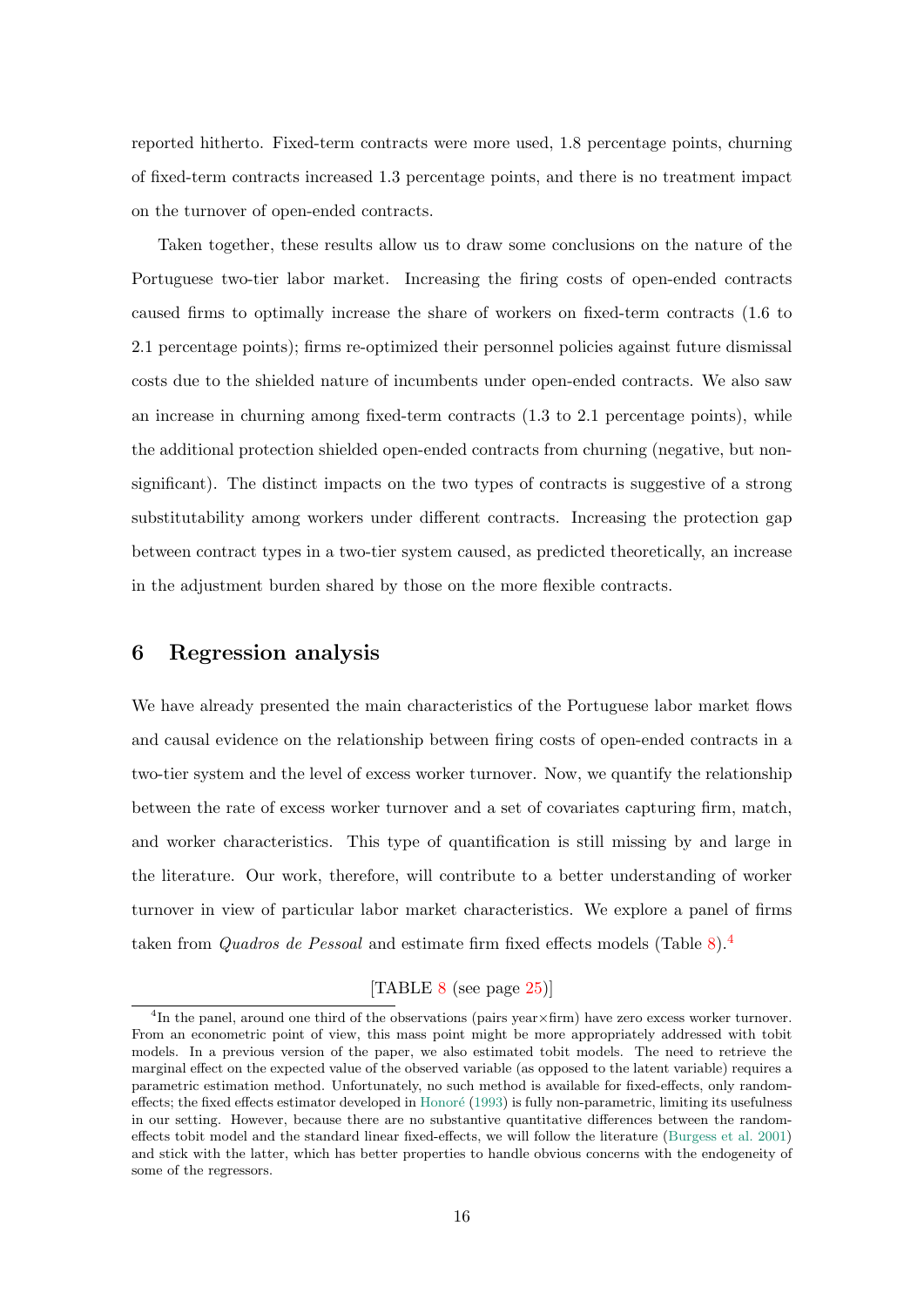In the dichotomy of two-tier labor markets, with a high substitutability between contract types, the most interesting association is the one established between (the share of) fixed-term contracts and the level of excess worker turnover. Our regression setup shows that fixed-term contracts have distinct impacts on the rates of excess worker turnover computed by contract type. An increase of 10 percentage points in fixed-term contracts (about one-third standard deviation) raises the turnover of workers on fixed-term contracts by 2.69 percentage points, but it decreases the turnover of workers on open-ended contracts by 1.89 percentage points. Again, we observe a substitutability of the two types of workers, which we had already hinted at in the quasi-experimental setting. Although the parts do not add up to the whole, in column (3), we see that more workers on fixedterm contracts result in higher levels of overall excess worker turnover. An increase of 10 percentage points in the share of fixed-term contracts is associated with an increase in excess worker turnover of 0.72 percentage points.

To help in grasping the magnitude of this impact, Table [A2](#page-26-0) presents the impacts of other covariates on the level of turnover. Overall, the associations of firm, worker, and match characteristics with excess worker turnover by type of contract are in line with results in the empirical job search literature [\(Topel and Ward](#page-19-8) [1992,](#page-19-8) [Burgess et al.](#page-18-4) [2001,](#page-18-4) [Haltiwanger, Jarmin and Miranda](#page-19-9) [2010\)](#page-19-9).

## 7 Conclusions

The literature on job and worker flows has established a set of stylized facts common across labor markets. Most notably, filling a vacancy requires the hiring and separation of more than one worker. Our analysis of labor market flows in the Portuguese economy adheres to these stylized facts. The personnel policies of Portuguese firms, however conditioned by the perceived rigid labor code, are conducive to an intense reallocation of workers.

In the context of two-tier systems, [Abowd et al.](#page-17-0) [\(1999\)](#page-17-0), [Boeri](#page-18-1) [\(2010\)](#page-18-1), [Bentolila et al.](#page-17-2) [\(2010\)](#page-17-2), and [Cahuc et al.](#page-18-5) [\(2012\)](#page-18-5) highlight the role of fixed-term contracts as an instrument of adjustment in the matching process. Motivated by these theoretical frameworks and the sustained increase in the share of fixed-term contracts registered in the Portuguese economy, we studied in greater detail the determinants of excess worker turnover.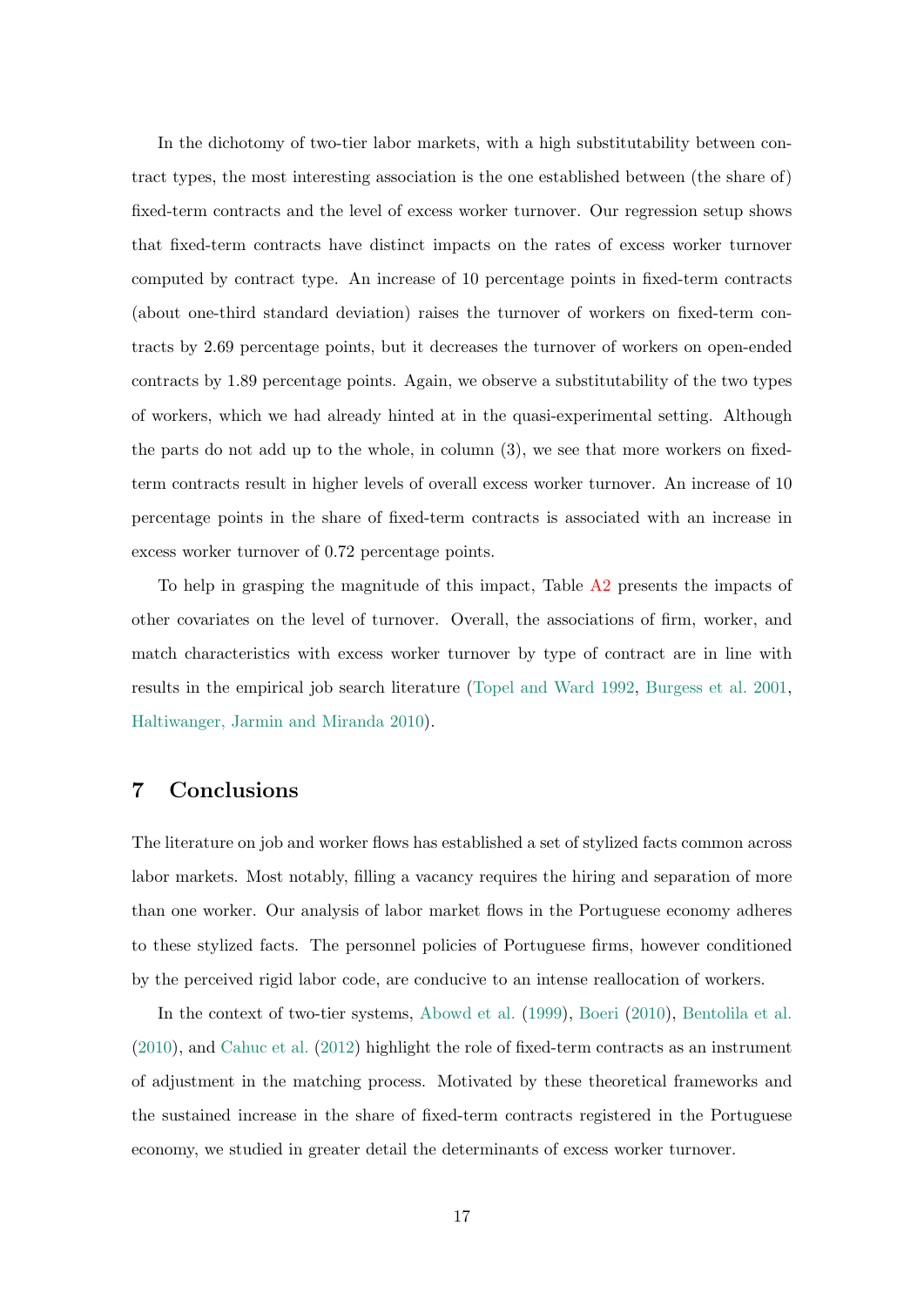We tested the predictions of the models in a quasi-experimental setting. We showed that a more stringent protection of workers on open-ended contracts caused an increase in the reliance on fixed-term contracts by treated firms to achieve their desired level of worker turnover. In this context, we also showed that the same reform caused an increase in churning among workers on fixed-term contracts. Both results pointed to the substitutability of workers on the two type of contracts and the increased burden of adjustment placed on the more flexible contracts.

The political economy debate on the reduction of the employment protection gap through the creation of a unique contract, as discussed in [Blanchard and Tirole](#page-17-4) [\(2008\)](#page-17-4), should not focus on the reduction of excess worker turnover. After all, as motivated by several search models, the stochastic nature of the matching process leads necessarily to a desirable trial process. Our research showed that the virtue of the unique contract would be to spread more uniformly the adjustment costs across all workers, without hindering the formation of long-term productive employment relationships.

## References

- <span id="page-17-0"></span>Abowd, J., Corbel, P. and Kramarz, F. (1999), 'The entry and exit of workers and the growth of employment: An analysis of French establishments', Review of Economics and Statistics 81(2), 170–187.
- <span id="page-17-3"></span>Albæk, K. and Sorensen, B. (1998), 'Worker flows and job flows in Danish manufacturing, 1980-91', The Economic Journal 108(451), 1750–1771.
- <span id="page-17-1"></span>Bassanini, A. (2010), 'Inside the perpetual-motion machine: cross-country comparable evidence on job and worker flows at the industry and firm level', *Industrial and Corporate* Change 19(6), 2097–2134.
- <span id="page-17-2"></span>Bentolila, S., Cahuc, P., Dolado, J. and Le Barbanchon, T. (2010), Two-tier labor markets in the Great Recession: France vs. Spain, Discussion paper 5340, IZA.
- <span id="page-17-4"></span>Blanchard, O. and Tirole, J. (2008), 'The joint design of unemployment insurance and employment protection: A first pass', Journal of the European Economic Association  $6(1), 45-77.$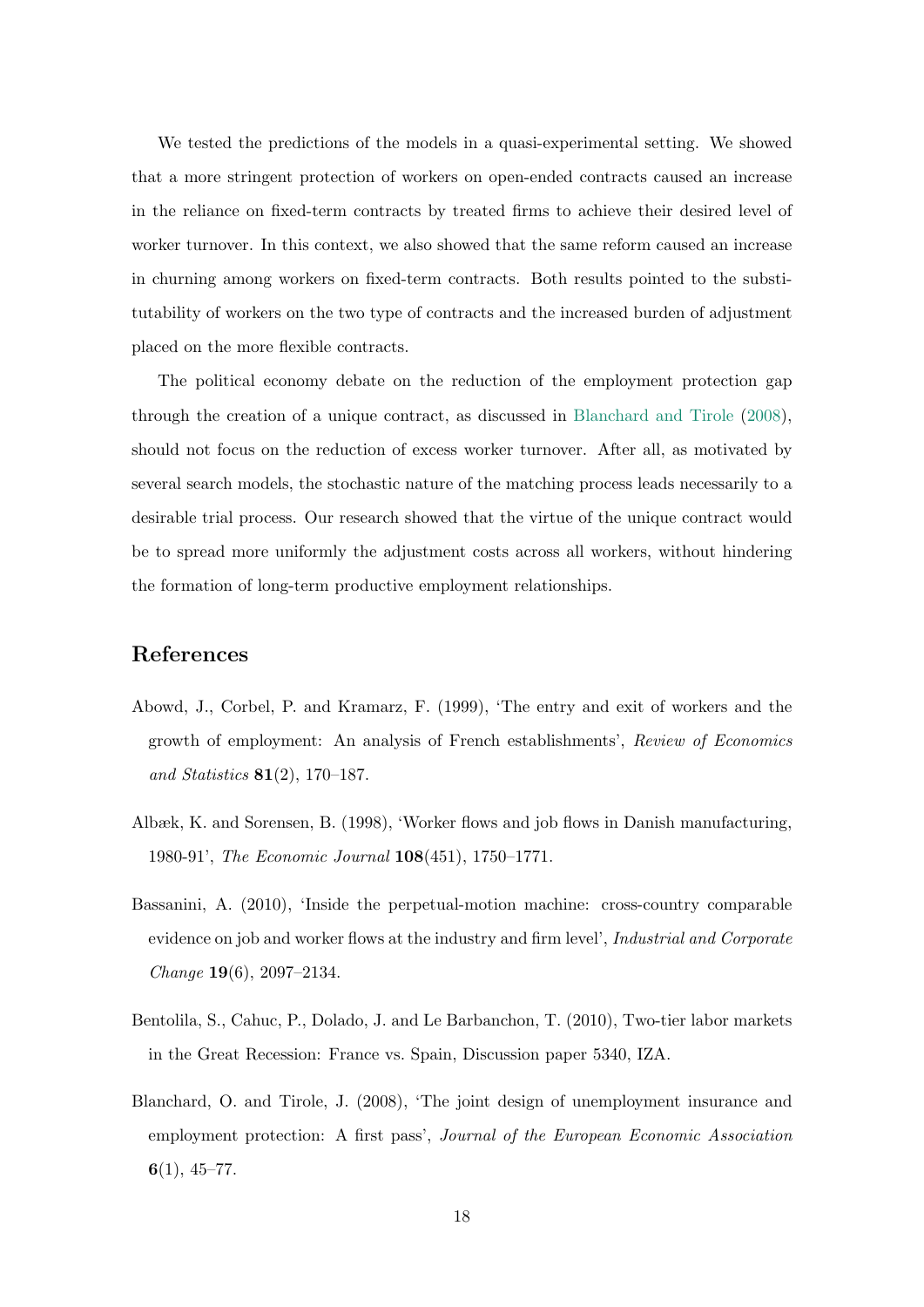- <span id="page-18-1"></span>Boeri, T. (2010), Institutional reforms in European labor markets, in O. Ashenfelter and D. Card, eds, 'Handbook of Labor Economics', Vol. 4, North-Holland, Amsterdam, pp. 1173–1236.
- <span id="page-18-7"></span>Burgess, S., Lane, J. and Stevens, D. (2000), 'Job flows, worker flows, and churning', Journal of Labor Economics 18(3), 473–502.
- <span id="page-18-4"></span>Burgess, S., Lane, J. and Stevens, D. (2001), 'Churning dynamics: An analysis of hires and separations at the employer level', *Labour Economics*  $8(1)$ , 1–14.
- <span id="page-18-9"></span>Cabral, L. and Mata, J. (2003), 'On the evolution of the firm size distribution: Facts and theory', American Economic Review 93(4), 1075–1090.
- <span id="page-18-5"></span>Cahuc, P., Charlot, O. and Malherbet, F. (2012), Explaining the spread of temporary jobs and its impact on labor turnover, mimeo, CREST-ENSAE, Ecole Polytechnique. ´
- <span id="page-18-3"></span>Cappellari, L., Dell'Aringa, C. and Leonardi, M. (2011), Temporary employment, job flows and productivity: A tale of two reforms, Working paper 3520, CESifo.
- <span id="page-18-11"></span>Centeno, M., Machado, C. and Novo, A. A. (2008), 'The anatomy of employment growth ´ in Portuguese firms', Economic Bulletin, Banco de Portugal Summer, 75–101.
- <span id="page-18-10"></span>Centeno, M. and Novo, A. A. (2011), Excess worker turnover and fixed-term contracts: ´ Causal evidence in a two-tier system, Discussion paper 6239, IZA.
- <span id="page-18-8"></span>Davis, S., Faberman, J., Haltiwanger, J. and Rucker, I. (2010), Adjusted estimates of workers flows and job openings in JOLTS, in K. G. Abraham, J. R. Spletzer and M. Harper, eds, 'Labor in the New Economy', University of Chicago Press, pp. 187–216.
- <span id="page-18-2"></span>Davis, S., Faberman, R. and Haltiwanger, J. (2006), 'The flow approach to labor markets: New data sources and micro–macro links', The Journal of Economic Perspectives  $20(3), 3-26.$
- <span id="page-18-0"></span>Davis, S. and Haltiwanger, J. (1990), 'Gross job creation and destruction: Microeconomic evidence and macroeconomic implications', NBER Macroeconomics Annual 5, 123–168.
- <span id="page-18-6"></span>Davis, S., Haltiwanger, J. and Schuh, S. (1996), Job Creation and Destruction, MIT Press.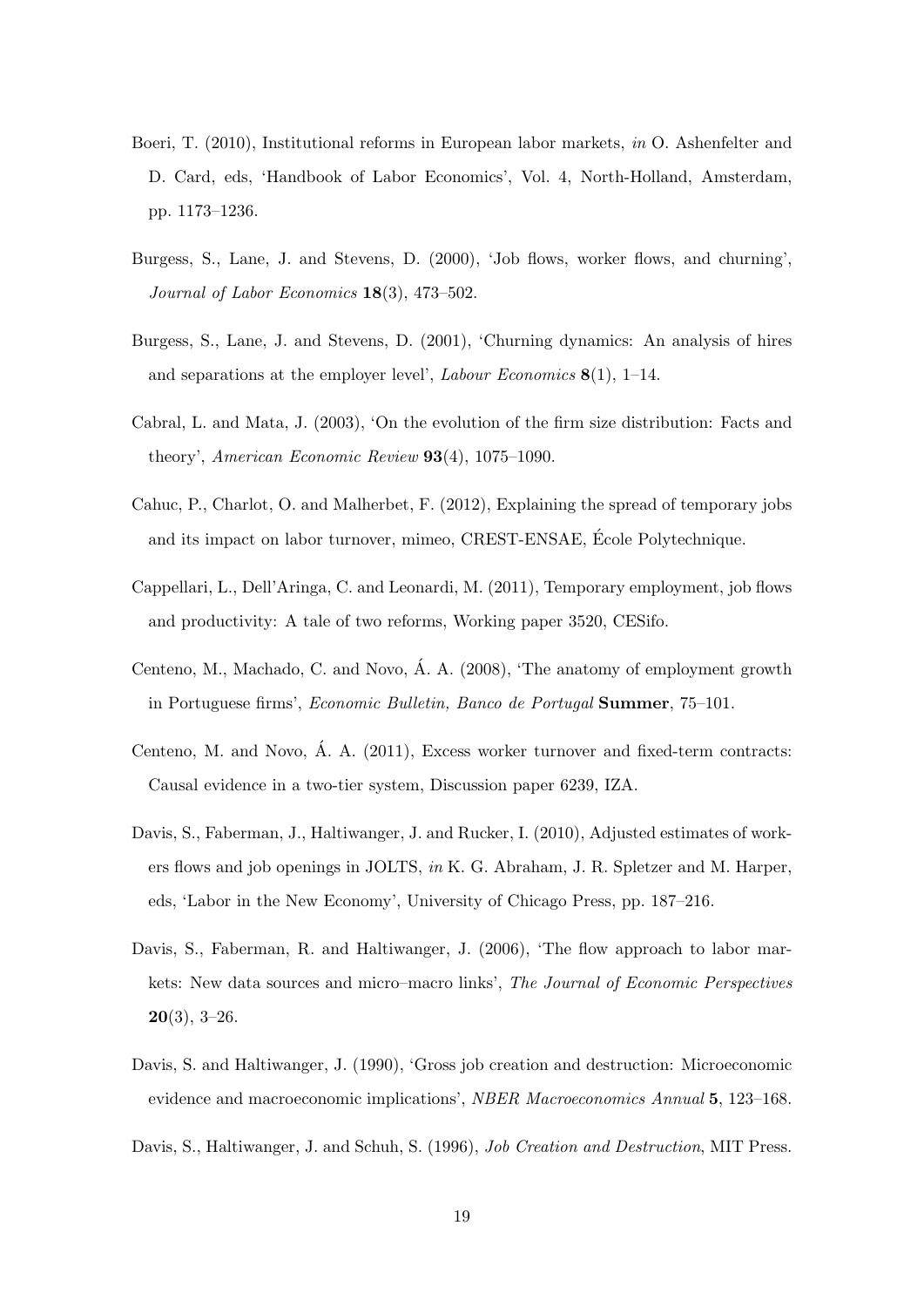- <span id="page-19-1"></span>Gibbons, R. and Katz, L. (1991), 'Layoffs and lemons', Journal of Labor Economics  $9(4)$ , 351–80.
- <span id="page-19-4"></span>Hall, R. (1982), 'The importance of lifetime jobs in the US economy', American Economic Review 72(4), 716–724.
- <span id="page-19-9"></span>Haltiwanger, J., Jarmin, R. and Miranda, J. (2010), Who creates jobs? Small vs. large vs. young, Working Paper 16300, NBER.
- <span id="page-19-7"></span>Honoré, B. (1993), 'Orthogonality conditions for tobit models with fixed effects and lagged dependent variables', Journal of Econometrics 59, 35–61.
- <span id="page-19-0"></span>Jovanovic, B. (1979), 'Job matching and the theory of turnover', The Journal of Political Economy 87(5), 972.
- <span id="page-19-3"></span>Kugler, A. and Pica, G. (2008), 'Effects of employment protection on worker and job flows: Evidence from the 1990 Italian reform', Labour Economics 15(1), 78–95.
- <span id="page-19-6"></span>Lee, M.-J. (2005), Micro-econometrics for policy, program, and treatment effects, Advanced Texts in Econometrics, Oxford University Press, Oxford.
- <span id="page-19-2"></span>Martins, P. (2009), 'Dismissals for cause: The difference that just eight paragraphs can make', Journal of Labor Economics 27(2), 257–279.
- <span id="page-19-8"></span>Topel, R. and Ward, M. (1992), 'Job mobility and the careers of young men', Quarterly Journal of Economics 107, 439–479.
- <span id="page-19-5"></span>Ureta, M. (1992), 'The importance of lifetime jobs in the US economy, revisited', American Economic Review 82(1), 322–335.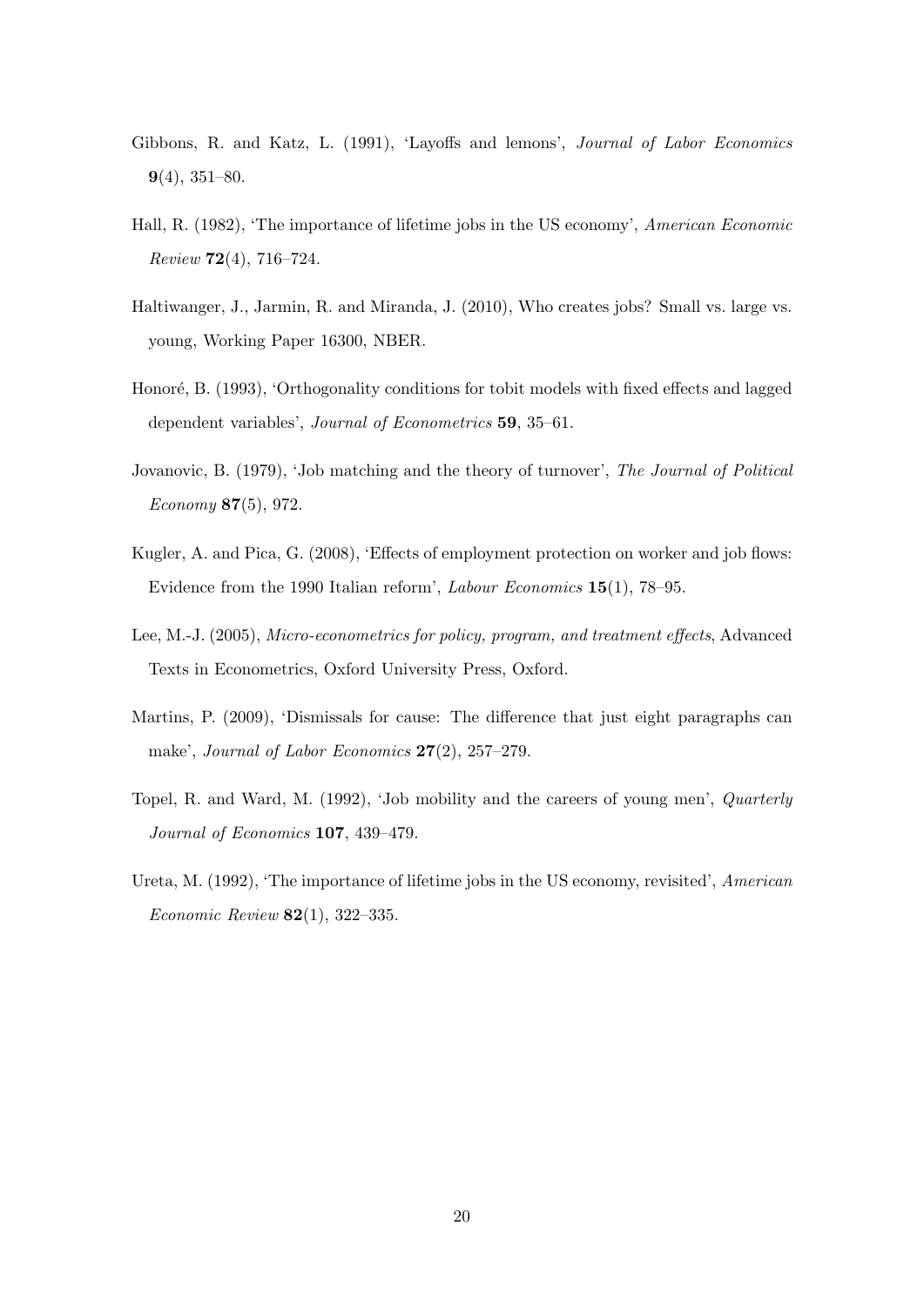## Tables

<span id="page-20-0"></span>

|                                                                 | Job<br>Criation<br>(1) | Hiring<br>(2)        | Job<br>Destruction<br>(3) | Separation<br>(4)    | Hiring/<br>JС<br>$(5)= (2)/(1)$ | Separation/<br>JD<br>$(6)=(4)/(3)$ |
|-----------------------------------------------------------------|------------------------|----------------------|---------------------------|----------------------|---------------------------------|------------------------------------|
| Portugal (2001-2009)<br>Portugal (2001-2006)<br>USA (2001-2006) | 12.7<br>12.8<br>14.6   | 25.2<br>25.4<br>28.5 | 11.9<br>12.0<br>13.7      | 24.5<br>24.7<br>28.0 | 2.0<br>2.0<br>2.0               | 2.1<br>2.1<br>2.0                  |
| Ratio PT/USA (2001-2006)                                        | 0.88                   | 0.89                 | 0.88                      | 0.88                 |                                 |                                    |

Table 1: Annual job and worker flows in Portugal and the United States

<span id="page-20-1"></span>Sources: Portugal: Social Security. U.S.: The job flows are based on BED, covering all private establishments in the 1998-2002 period [\(Davis et al.](#page-18-2) [2006\)](#page-18-2). The workers flows are based on JOLTS with the adjustments introduced in [Davis et al.](#page-18-8) [\(2010\)](#page-18-8) to approximate the firm demography based on the BED.

| Firm size  | Net job creation<br>(1) | Firms with<br>Net job destruction<br>$\left( 2\right)$ | Stable employment<br>(3) |
|------------|-------------------------|--------------------------------------------------------|--------------------------|
| [1, 10]    | 23.0                    | 19.5                                                   | 18.1                     |
| [11, 20]   | 27.5                    | 22.6                                                   | 22.5                     |
| [21, 100]  | 30.4                    | 24.3                                                   | 23.6                     |
| [101, 250] | 28.6                    | 20.8                                                   | 21.0                     |
| [251, 499] | 32.1                    | 24.1                                                   | 19.3                     |
| $+500$     | 43.5                    | 28.4                                                   | 22.2                     |
| Total      | 31.5                    | 23.6                                                   | 19.6                     |
| Employment | 1,224,738               | 1,174,261                                              | 489,639                  |

Table 2: Excess worker turnover rates by firm size, 2001-2009

Source: Social Security, 2001-2009. The values reported are the 2001-2009 averages. The rates are computed by comparing the employment in the months of October of two consecutive years. Firm size is proxied by the employment size.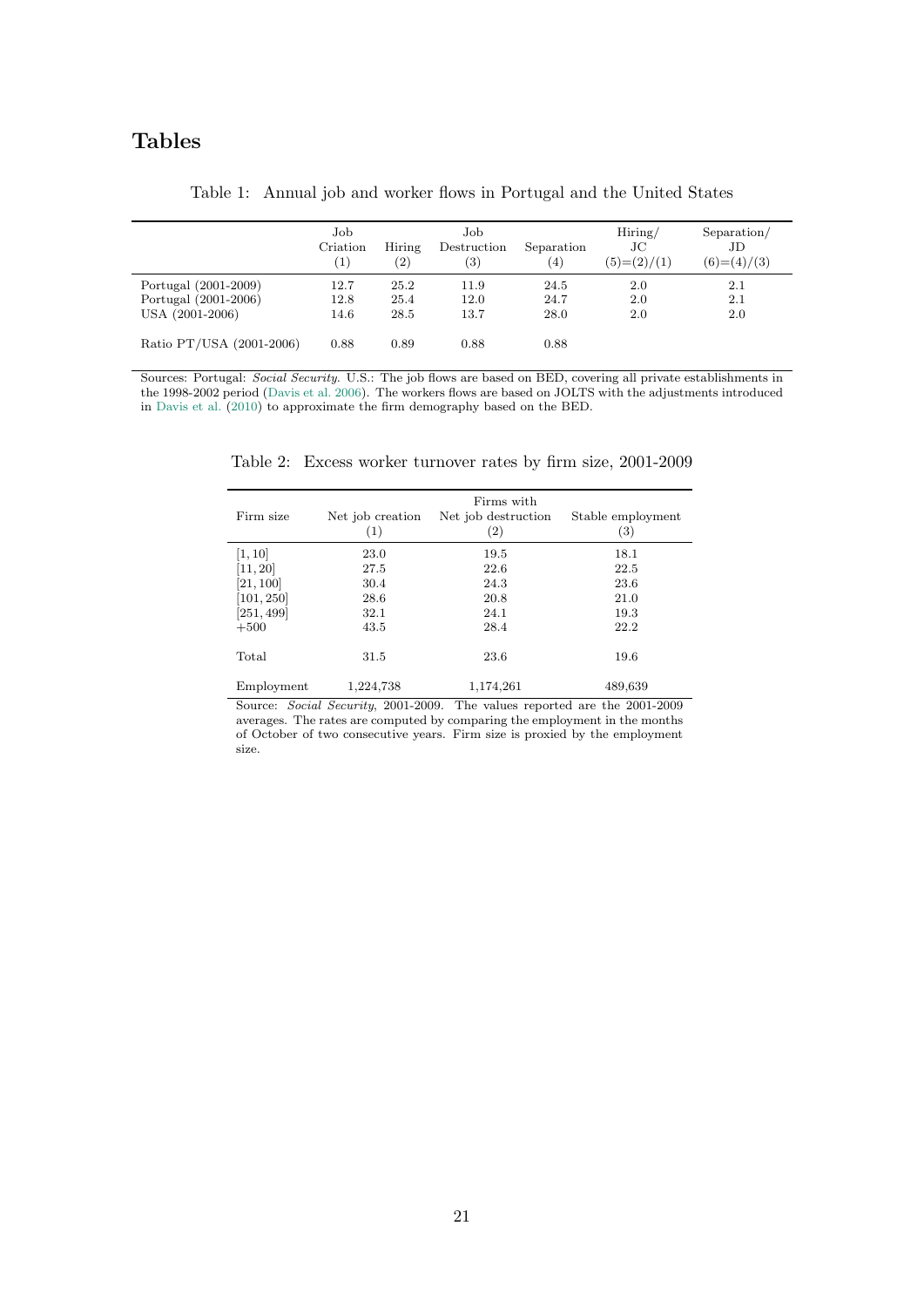<span id="page-21-0"></span>

|                 | Firms with       |                     |                   |  |  |
|-----------------|------------------|---------------------|-------------------|--|--|
|                 | Net job creation | Net job destruction | Stable employment |  |  |
|                 | (1)              | (2)                 | (3)               |  |  |
| Hiring rate     | 37.2             | 12.3                | 13.4              |  |  |
| into open-ended | 17.1             | 5.8                 | 8.0               |  |  |
| into fixed-term | 20.1             | 6.5                 | 5.4               |  |  |
| Separation rate | 15.7             | 30.4                | 13.4              |  |  |
| of open-ended   | 8.3              | 18.9                | 9.1               |  |  |
| of fixed-term   | 7.4              | 11.5                | 4.3               |  |  |
| Net growth rate | 21.5             | $-18.1$             | 0.0               |  |  |
| Contribution by |                  |                     |                   |  |  |
| open-ended      | 8.8              | $-13.1$             | $-1.1$            |  |  |
| fixed-term      | 12.7             | $-5.0$              | 1.1               |  |  |
| Employment      |                  |                     |                   |  |  |
| open-ended      | 734,506          | 733,350             | 327,518           |  |  |
|                 | 71.1\%           | 79.5%               | 83.5%             |  |  |
| fixed-term      | 299,118          | 189,538             | 64,580            |  |  |
|                 | 28.9%            | 20.5%               | 16.5%             |  |  |

Table 3: Average worker flows by contract type, 2002-2008

Source: Quadros de Pessoal, 2002-2008.

<span id="page-21-1"></span>

|      | Survival rates<br>of 2002 matches<br>(1) | Still fixed-term<br>(2) | Fixed-term contract in 2002<br>Open-ended contract<br>3) |
|------|------------------------------------------|-------------------------|----------------------------------------------------------|
| 2003 | 70.3                                     | 41.4                    | 14.1                                                     |
| 2004 | 58.3                                     | 22.3                    | 19.6                                                     |
| 2005 | 53.2                                     | 13.8                    | 22.9                                                     |
| 2006 | 46.7                                     | 9.7                     | 22.0                                                     |
| 2007 | 42.1                                     | 7.5                     | 20.4                                                     |
| 2008 | 38.1                                     | 5.8                     | 19.0                                                     |

Table 4: Duration of matches by contract type

Source: Quadros de Pessoal, 2002-2008.

Notes: (1) Probability that an individual has the same employer in 2003, 2004, ..., 2008 as in 2002. (2) Probability that an individual who had a fixed-term contract in 2002 still has a fixedterm contract with the same firm in 2003,  $2004, \ldots, 2008$ . Note that, in 2003, fixed-term contracts could last up to 6 years. (3) Conversion rate, i.e., the probability that an individual who had a fixed-term contract in 2002 has an open-ended contract with the same firm in 2003, 2004, ..., 2008.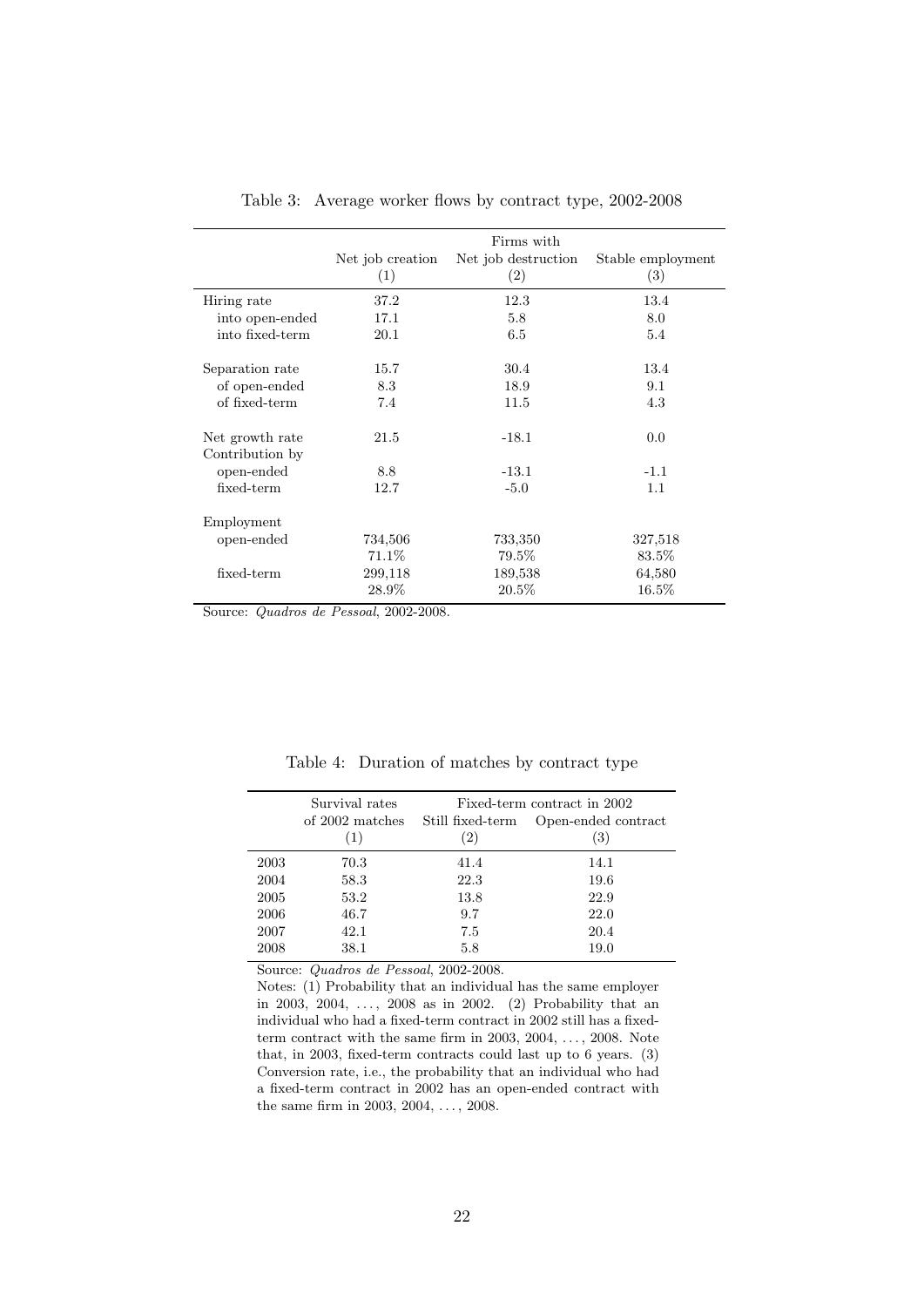|                           | Two-year<br>survival probability |               | Two-year probability<br>that a fixed-term |                         |                               |                         |
|---------------------------|----------------------------------|---------------|-------------------------------------------|-------------------------|-------------------------------|-------------------------|
|                           |                                  |               | is still<br>fixed-term                    |                         | is converted to<br>open-ended |                         |
|                           | <b>Before</b><br>(1)             | After<br>(1') | <b>Before</b><br>$\left( 2\right)$        | After<br>$(2^{\prime})$ | <b>Before</b><br>(3)          | After<br>$(3^{\prime})$ |
| Treatment(T)              | 54.6                             | 59.4          | 22.0                                      | 28.9                    | 18.0                          | 15.8                    |
| Control $(C)$             | 58.9                             | 63.1          | 24.8                                      | 29.2                    | 19.4                          | 19.0                    |
| Differences $(T - C)$     | $-4.3$                           | $-3.7$        | $-2.9$                                    | $-0.4$                  | $-1.3$                        | $-3.2$                  |
| Difference-in-differences | 0.7<br>(0.164)                   |               | 2.5<br>(0.301)                            |                         | $-1.9$<br>(0.263)             |                         |

<span id="page-22-0"></span>Table 5: Duration of matches: Unconditional difference-in-differences

Source: Quadros de Pessoal, 2002, 2004, 2006.

Notes: The before period considers 2002 matches; the after period considers 2004 matches. Treatment firms have 11 to 20 workers and control firms 21 to 100 workers. In columns (1) and (1'), we compute the probability that a match survives two years. The last 4 columns repeat the exercise only for fixed-term matches. In columns (2) and (2'), we compute the two-year survival probability of a fixed-term contract. In columns (3) and (3'), we compute the two-year conversion rate of fixed-term contracts into open-ended contracts. Standard errors in parentheses.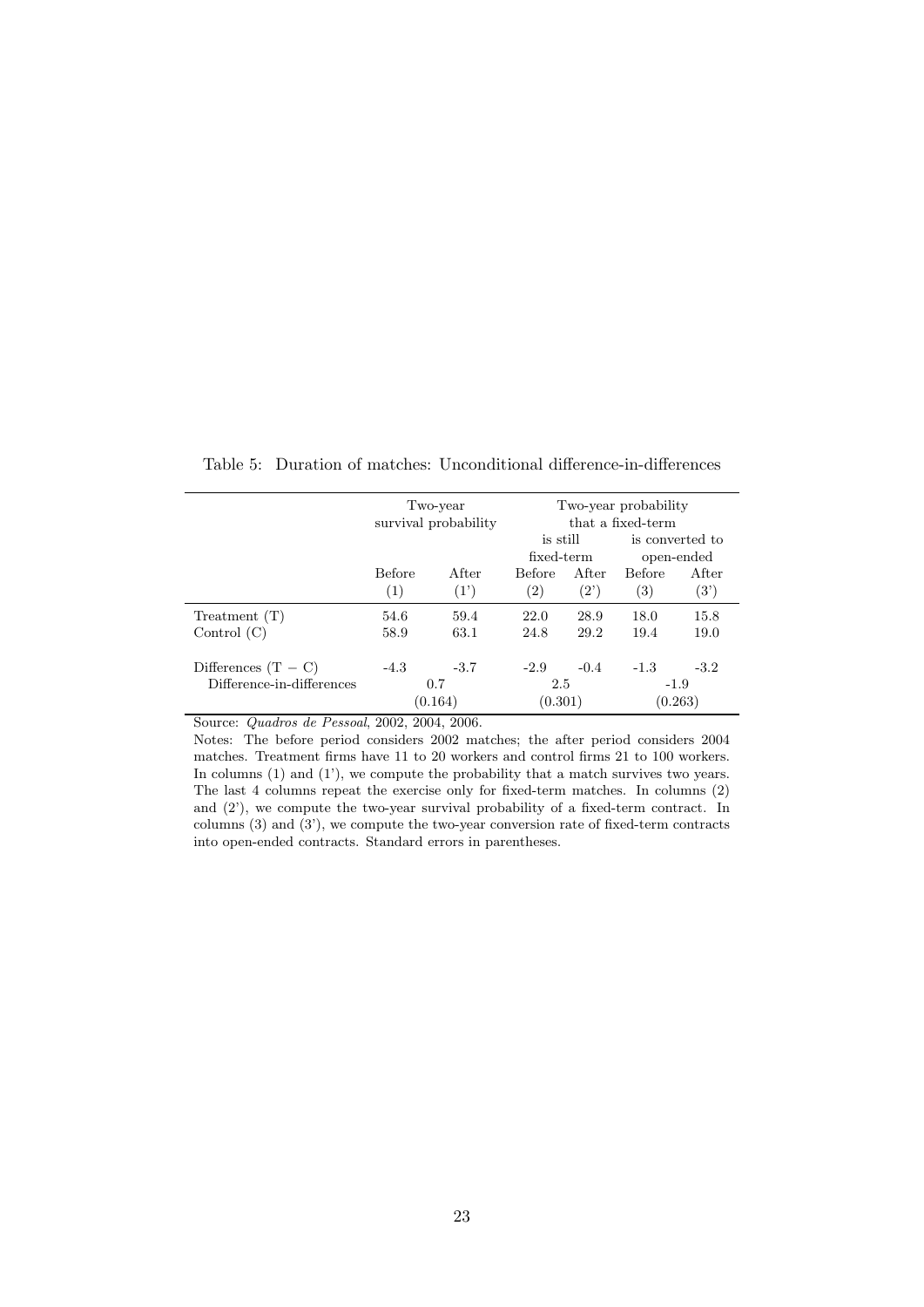| Treatment units               | T: [11, 20] |             |                        |            |  |  |  |
|-------------------------------|-------------|-------------|------------------------|------------|--|--|--|
| Control units                 | C:[21,100]  |             |                        |            |  |  |  |
| Dependent variable            | SFTC        | <b>EFTC</b> | <b>EOEC</b>            | <b>EWT</b> |  |  |  |
|                               | (1)         | (2)         | (3)                    | (4)        |  |  |  |
| After                         | 0.445       | $-1.213$    | $-1.422$               | $-0.622$   |  |  |  |
|                               | (0.139)     | (0.444)     | (0.190)                | (0.211)    |  |  |  |
| Treat                         | $-1.180$    | $-0.710$    | 0.309                  | 0.153      |  |  |  |
|                               | (0.232)     | (0.800)     | (0.319)                | (0.353)    |  |  |  |
| After $\times$ Treat.         | 1.629       | 1.306       | $-0.105$               | 0.292      |  |  |  |
|                               | (0.182)     | (0.649)     | (0.250)                | (0.277)    |  |  |  |
| Control variables             |             |             | $-$ Yes. See notes $-$ |            |  |  |  |
| Average of dependent variable | 28.2        | 34.7        | 12.4                   | 24.6       |  |  |  |
| Number of firms               | 45 876      | 34 049      | 43 708                 | 45 876     |  |  |  |
| Number of observations        |             |             |                        |            |  |  |  |
| Before                        |             |             |                        |            |  |  |  |
| Treatment                     | 14 170      | 6 0 30      | 13 396                 | 14 170     |  |  |  |
| Control                       | 11 877      | 7 1 3 8     | 11 236                 | 11 877     |  |  |  |
| After                         |             |             |                        |            |  |  |  |
| Treatment                     | 81 439      | 41 871      | 76 779                 | 81 439     |  |  |  |
| Control                       | 73 645      | 52 729      | 69 844                 | 73 645     |  |  |  |
| Total                         | 181 131     | 107 768     | 171 255                | 181 131    |  |  |  |

<span id="page-23-0"></span>Table 6: Quasi-experimental evidence: Difference-in-Differences

Notes: Standard errors in parentheses from firm fixed effects estimates. SFTC stands for the share of fixed-term contracts (in %); EFTC stands for excess worker turnover among fixed-term contracts (in %); EOEC stands for excess worker turnover among open-ended contracts (in  $\%$ ); and EWT stands for excess worker turnover (in %) among all workers. The "before" period corresponds to 2003 and the "after" period to 2004-2008. For each period, a treatment firm has 11 to 20 workers and a control firm has 21 to 100 workers. The control variables included in the regressions are: (i) Log base wage; (ii) Blue-collar workers (in %); (iii) Educational level, percentage of workers with: 9 or less years or college (10-12 years omitted); (iv) Females (in %); (v) Immigrants (in %) (vi); Log firm size (average number of workers); (vii) Firm age (in years) dummies: 2, 3, ..., 10 years, 11-15 years, and 16-20 years (21 or more years omitted); (viii) Workforce average age (in years) dummies: 15-30, 31-40, and 41-45 (46 or more years omitted); (ix) Workforce average tenure (in months) dummies: 1-36, 37-60, and 61-120 (121 or more months omitted); (x) Expanding and contracting employment dummies (stable employment omitted).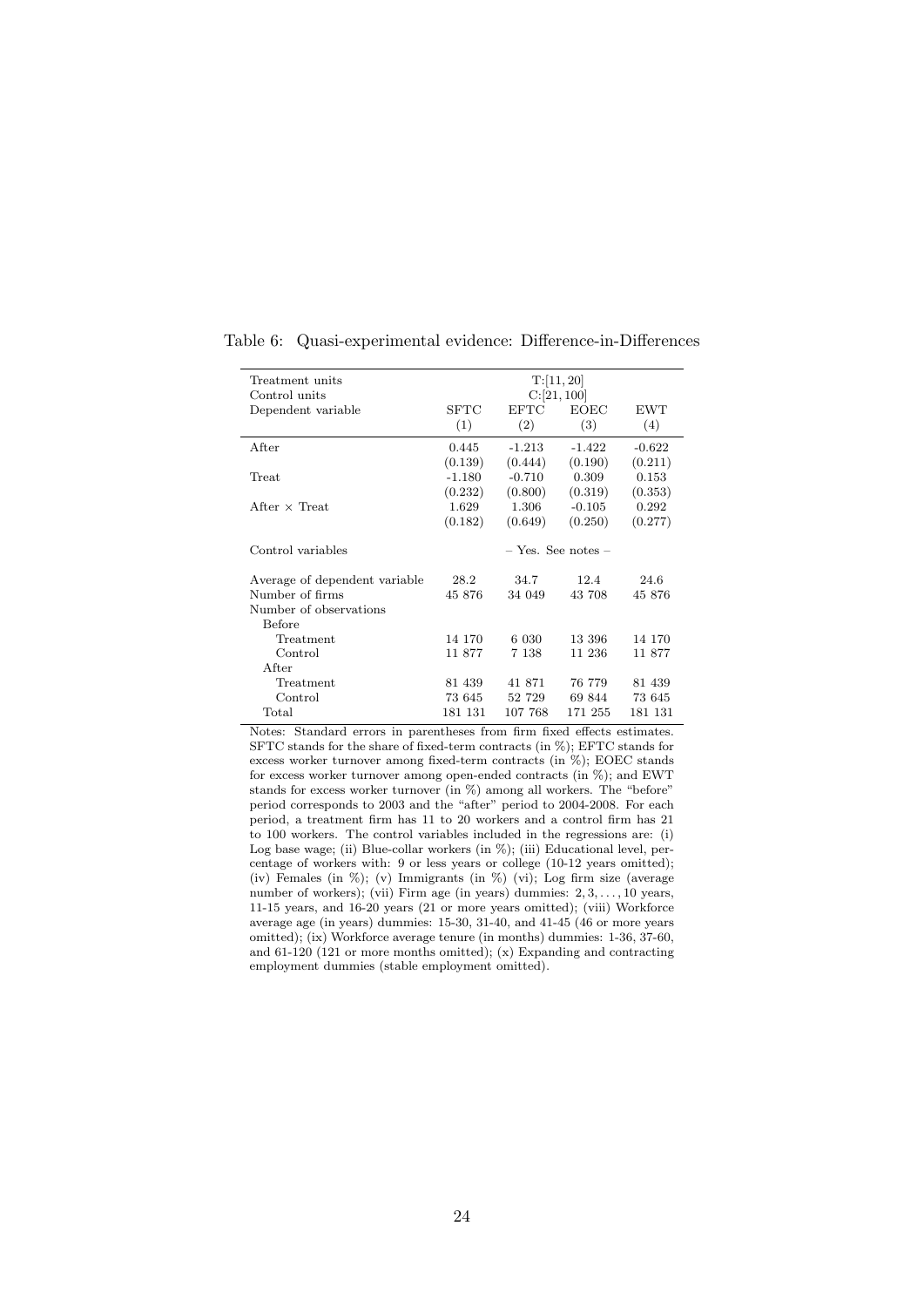<span id="page-24-0"></span>

| Treatment assignment<br>Treatment units<br>Control units |                         | In 'before' period<br>T:[11, 20]<br>C:[21,100] |                   | Always the same<br>T:[11, 20]<br>C:[21, 100] |             |             | Period-by-period<br>T:[13, 17]<br>C:[26, 100] |                     |                  |
|----------------------------------------------------------|-------------------------|------------------------------------------------|-------------------|----------------------------------------------|-------------|-------------|-----------------------------------------------|---------------------|------------------|
| Dependent variable                                       | <b>SFTC</b>             | <b>EFTC</b>                                    | <b>EOEC</b>       | <b>SFTC</b>                                  | <b>EFTC</b> | <b>EOEC</b> | <b>SFTC</b>                                   | <b>EFTC</b>         | <b>EOEC</b>      |
|                                                          | (1)                     | (2)                                            | $\left( 3\right)$ | (4)                                          | (5)         | (6)         | (7)                                           | (8)                 | (9)              |
| After                                                    | 0.305                   | $-1.350$                                       | $-1.371$          | 0.057                                        | $-1.709$    | $-1.412$    | 0.507                                         | $-1.178$            | $-1.394$         |
|                                                          | (0.140)                 | (0.440)                                        | (0.185)           | (0.153)                                      | (0.483)     | (0.210)     | (0.140)                                       | (0.446)             | (0.188)          |
| Treat                                                    | $\cdot$<br>٠            | ٠<br>٠                                         |                   |                                              | $\cdot$     |             | $-1.657$<br>(0.254)                           | $-1.344$<br>(0.873) | 0.147<br>(0.342) |
| After $\times$ Treat                                     | 1.782                   | 1.278                                          | $-0.173$          | 2.083                                        | 2.145       | $-0.036$    | 1.805                                         | 1.264               | $-0.052$         |
|                                                          | (0.178)                 | (0.620)                                        | (0.236)           | (0.198)                                      | (0.723)     | (0.272)     | (0.202)                                       | (0.724)             | (0.272)          |
| Control variables                                        | $-$ Yes. See Table $6-$ |                                                |                   |                                              |             |             |                                               |                     |                  |
| Avg. dep. variable                                       | 25.6                    | 31.2                                           | 12.3              | 28.8                                         | 35.5        | 12.3        | 25.6                                          | 33.6                | 11.8             |
| No. observations                                         | 157 446                 | 90 436                                         | 151 452           | 142 636                                      | 84 519      | 135 325     | 153 662                                       | 95 179              | 145 438          |

Table 7: Quasi-experimental evidence: Endogeneity of treatment responses

Notes: Standard errors in parentheses from firm fixed-effects estimates. SFTC stands for the share of fixed-term contracts (in %); EFTC and EOEC stand for excess worker turnover among workers on, respectively, fixed-term contracts and open-ended contracts (in %). In columns (1)-(3), the treatment and control status are defined in the before period and kept the same each year throughout the after period regardless of the firm size. In columns (4)-(6), we consider only firms that never changed treatment status during the entire sampling period, i.e., it excludes movers by considering treatment firms that always had 11 to 20 workers and similarly control firms that always had 21 to 100 workers. In columns (7)-(9), firms that clustered around the size thresholds are eliminated from the sample. In particular, in the before period, firms with 18 to 25 workers are excluded and, in the after period, firms with 11 or 12 workers are also excluded; treatment status is defined for each period.

| Dependent variable              | <b>EFTC</b>          | EOEC     | EWT     |  |  |
|---------------------------------|----------------------|----------|---------|--|--|
|                                 | (1)                  | (2)      | (3)     |  |  |
| Fixed-term contracts $(\%)$     | 0.269                | $-0.189$ | 0.072   |  |  |
|                                 | (0.007)              | (0.003)  | (0.003) |  |  |
| Other covariates                | $-$ See Table $A2 -$ |          |         |  |  |
| Average excess turnover         | 32.3                 | 12.2.    | 23.1    |  |  |
| Number of firms                 | 48 702               | 66 455   | 69 738  |  |  |
| Number of observations          | 162 767              | 297 346  | 315 104 |  |  |
| Fraction of unobserved variance | 0.46                 | 0.44     | 0.51    |  |  |

<span id="page-24-1"></span>Table 8: Rates of excess worker turnover: Fixed effects estimation

Notes: Quadros de Pessoal, 2003-2008. Sample of firms with 5 or more workers. Standard errors in parentheses from firm fixed effects estimates. EFTC stands for excess worker turnover among fixed-term contracts (in %); EOEC stands for excess worker turnover among open-ended contracts (in %); and EWT stands for excess worker turnover (in %) among all workers.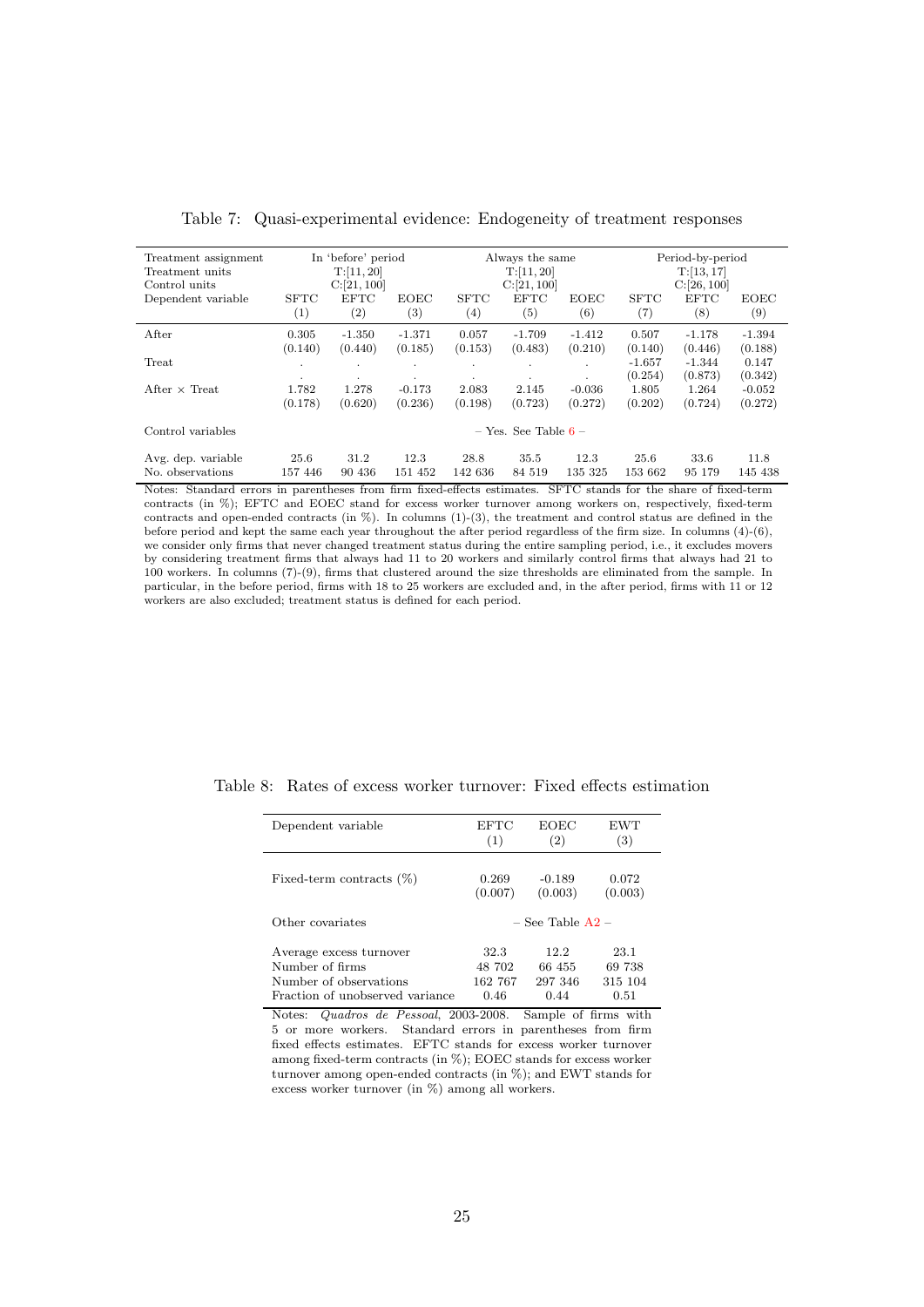# <span id="page-25-0"></span>A Appendix

| Variable (firm level)                          | Mean | Std.      |
|------------------------------------------------|------|-----------|
|                                                |      | Deviation |
| Fixed-term contracts per firm (in $\%$ )       | 28.2 | 27.93     |
| Total excess worker turnover (in $\%$ )        | 24.6 | 25.71     |
| Excess worker turnover by contract type:       |      |           |
| Fixed-term contract                            | 34.7 | 36.89     |
| Open-ended contract                            | 12.4 | 19.75     |
| (Log) base wage                                | 6.39 | 0.38      |
| Blue-collar workers (in $\%$ )                 | 36.3 | 25.19     |
| Educational level, percentage of workers with: |      |           |
| 9 or less years                                | 69.9 | 27.31     |
| $10-12$ years                                  | 19.7 | 18.97     |
| College                                        | 10.4 | 16.56     |
| Females (in $\%$ )                             | 42.7 | 32.67     |
| Immigrants (in $%$ )                           | 5.6  | 13.23     |
| Firm size (average number of workers)          | 27.1 | 18.86     |
| Firm age (in years)                            | 21.2 | 25.47     |
| Workforce average age (in years)               | 37.7 | 5.28      |
| Workforce average tenure (in months)           | 79.8 | 57.08     |
| Worker-firm matches (2003-2008)                |      | 4 903 529 |
| Number of firms                                |      | 45 876    |
| Number of observations (firm $\times$ year)    |      |           |
| <b>Before</b>                                  |      |           |
| Treatment                                      |      | 14 170    |
| Control                                        |      | 11 877    |
| After                                          |      |           |
| Treatment                                      |      | 81 439    |
| Control                                        |      | 73 645    |
| Total                                          |      | 181 131   |
|                                                |      |           |

## Table A1: Summary statistics: Firm-level data, 2003-2008

Notes: Quadros de Pessoal, firm-level values 2003-2008. The "Before" period corresponds to 2003 and the "After" period to 2004-2008. Each period, a treatment firm has 11 to 20 workers and a control firm has 21 to 100 workers.